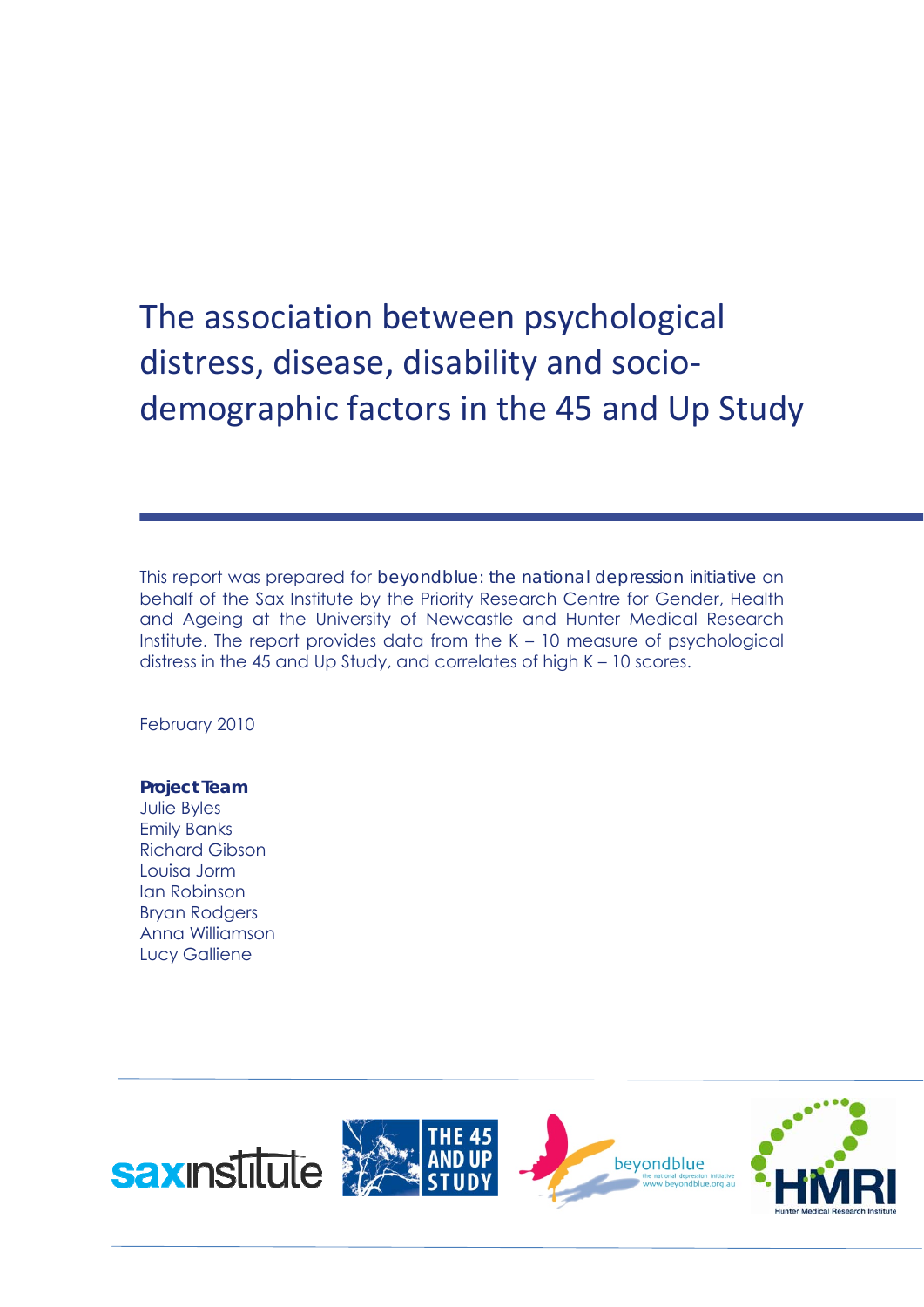#### **INTRODUCTION**

Mental health conditions are common at older ages, and can be associated with age, social circumstances, occupation and employment. Further, many physical conditions such as heart attack, diabetes and arthritis are co-morbidly associated with depression and other mental health conditions.

In this report we describe the measurement of mental health problems within the NSW 45 and UP study, assessed using the Kessler (K10) measure if psychological distress, and the association between demographic factors, diagnosed disease, and disability.

#### **The NSW 45 and Up Study**

The 45 and Up Study is a large scale study of healthy ageing recruiting 266,848 men and women aged 45 years and over from the general population of New South Wales, the most populous state in Australia. The study has been described in detail elsewhere (1). Briefly, individuals aged 45 years and over were sampled from the Medicare Australia database, which provides virtually complete coverage of the general population, and joined the study by completing a postal questionnaire and providing written consent to follow their health in the long term, through repeat questionnaires, linkage to health records and additional more detailed data collection. There was two-fold oversampling of individuals aged 80 and over and those resident in rural areas. For the first 34,645 study participants, those with an active Medicare card were sampled, i.e. those who had had some use of government funded health services in the previous 6 years. Subsequent to this, eligibility was changed slightly to reduce mailings to deceased individuals. To be eligible for sampling, individuals aged less than 80 were required to have had at least one Medicare service within the last 2 years. Individuals aged over 80 were required to have had a Medicare Service within the last 6 months. Data from Medicare Australia indicate that 97% of the NSW general population aged 45 and over met this criterion.

Recruitment into the study began in February 2006 and was completed in .December 2009.

#### **Data**

All of the variables presented in this report were derived from self-reported data from the 45 and Up Study questionnaire (available at www.45andUp.org.au).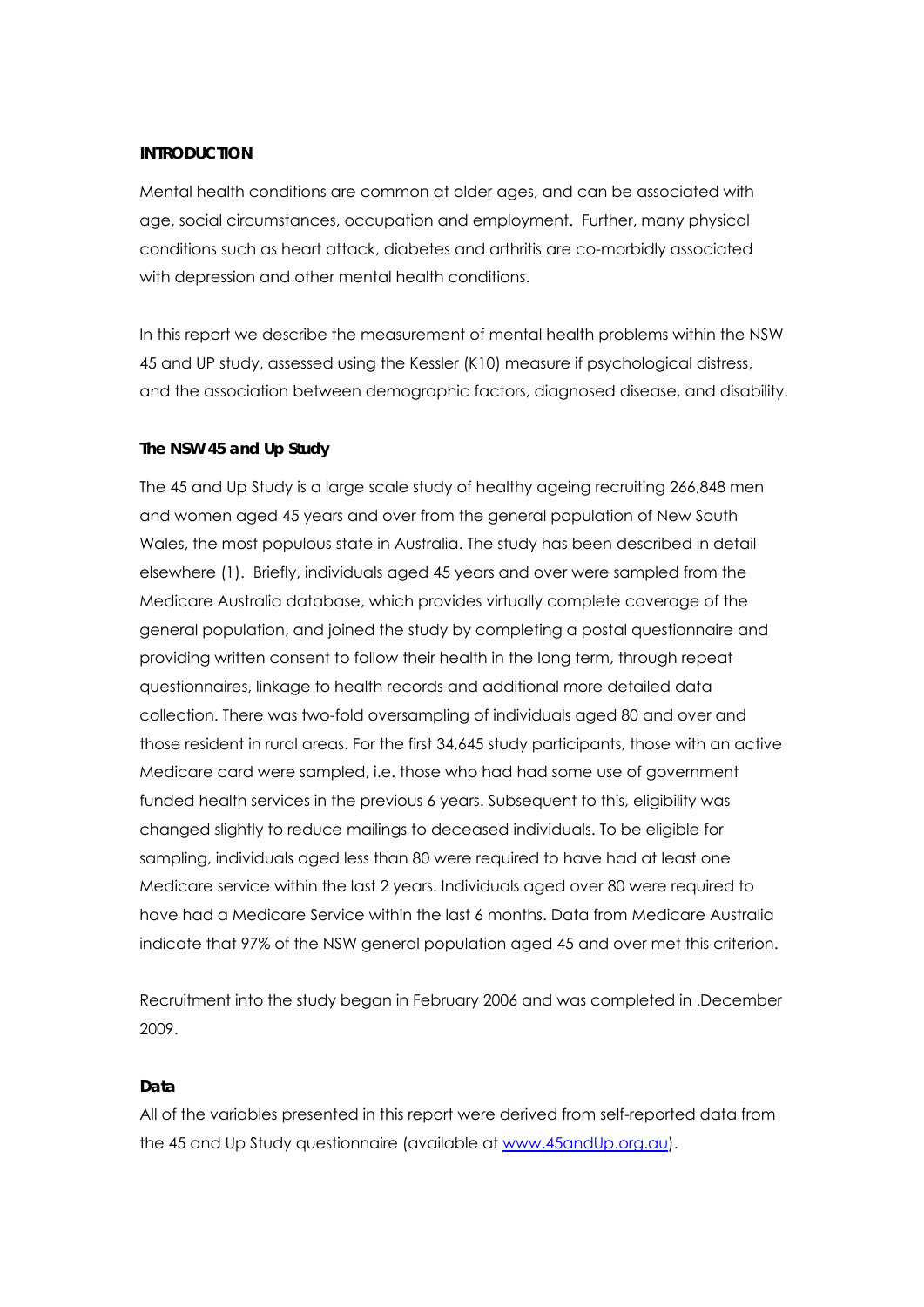The main outcome measure was the Kessler Psychological Distress Scale (K10) (2). The K10 is a widely used and well validated tool which measures symptoms of psychological distress experienced over the past four weeks (3). High K10 scores correlate well with current CIDI diagnoses of depression and anxiety (4). A five value response scale is used for each question – all of the time, most of the time, some of the time, a little of the time and none of the time. The maximum score is 50 indicating severe distress, the minimum score is 10 indicating no distress. In keeping with the National Survey of Mental Health and Wellbeing, The National Health Survey and the NSW Health Survey in the following analyses we have considered K10 scores of 22 and above to be indicative of high levels of psychological distress and scores of 30 and above to indicate very high levels of distress.

The ten survey questions used to calculated the K-10 are provided in the box below.

| The Kessler 10-item                                                                                                                                                                                                                                                                                                                       |
|-------------------------------------------------------------------------------------------------------------------------------------------------------------------------------------------------------------------------------------------------------------------------------------------------------------------------------------------|
| During the past 4 weeks, about how often did you feel:                                                                                                                                                                                                                                                                                    |
| Tired out for no good reason<br>$\bullet$<br><b>Nervous</b><br>So nervous that nothing would calm you down<br>٠<br>Hopeless<br>Restless or fidgety<br>$\bullet$<br>So restless that you could not it still<br>Depressed<br>So sad that nothing could cheer you up<br>$\bullet$<br>That everything was an effort<br>$\bullet$<br>Worthless |

When a participant does not answer all 10 questions, the K-10 score cannot be calculated without substitution of data for missing responses. For this analysis, two sequential approaches were used to substitute missing responses and thereby minimise the effect of missing data on K-10 scores:

**Method 1: Pairing up:** An assumption that questions 2 and 3 (nervous and so nervous), questions 5 and 6 (restless and so restless) and questions 7 and 9 (depressed and so sad) can be "paired" has been made. The basis of this assumption is that the response from the second question within the pair is related to and correlated with the response given in the first question within the pair. Participants who fail to give a valid response to the second question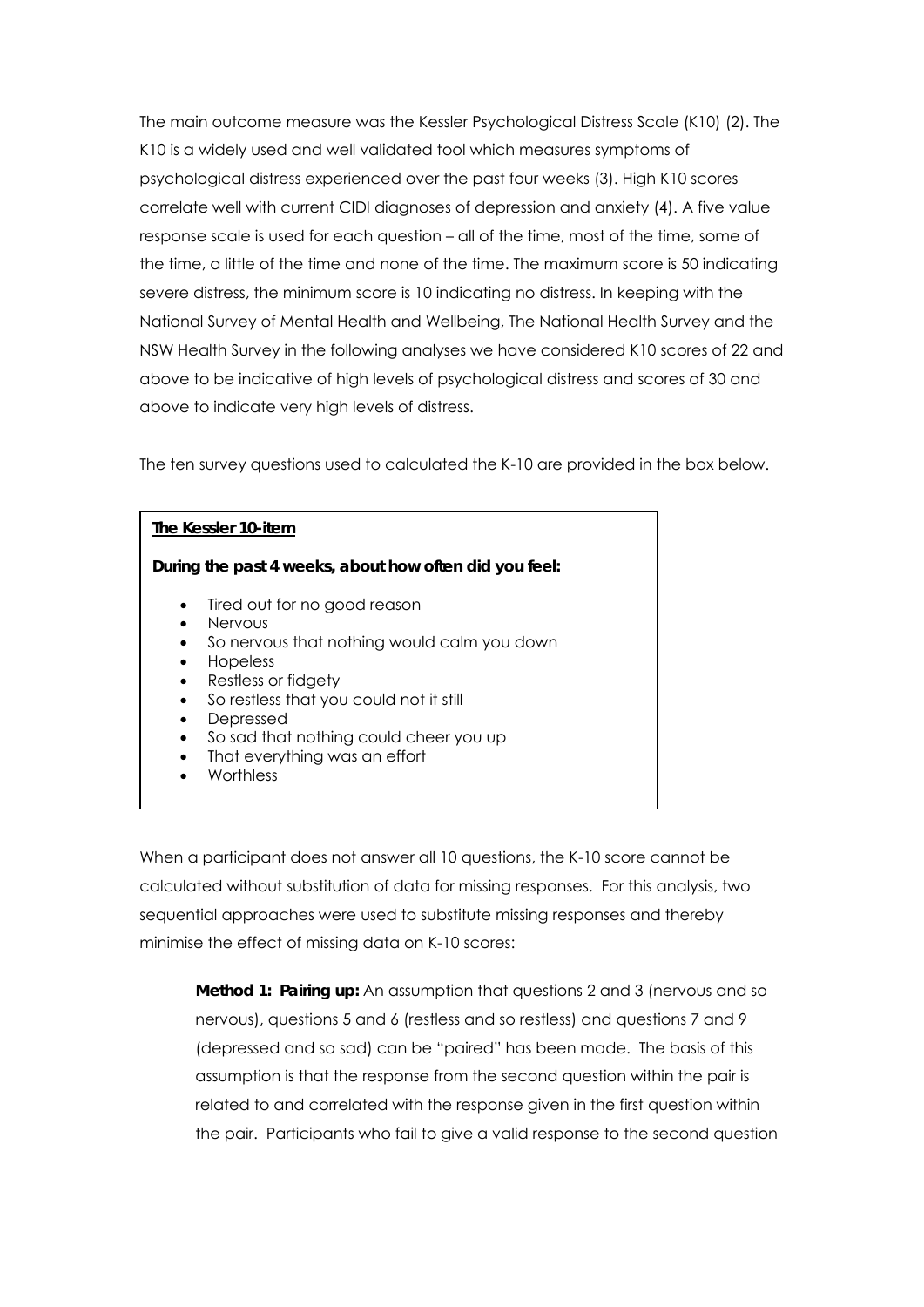within the pair have this imputed with their response given in the first question of the pair (where possible).

**Method 2: Mean substitution:** This method can be applied to those who have completed all but 1 of the 10 questions. In this instance, the missing value is imputed by taking the participant's average score across the other nine questions. This method is the same as used in the NSW Health Survey.

Participants for whom K-10 scores could be calculated were involved in the full analysis reported here. For these participants K-10 scores were categorised, and the proportions and 99% confidence intervals of people reporting high and very high scores (K-10 score of 22 or higher) were calculated for each of the other survey variables of interest. Logistic regression approaches were then used to calculate odds ratios for high scores according to socio-demographic and health variables, with separate analyses being produced for men and women. Odds ratios for sociodemographic variables were adjusted for age, and Odds ratios for conditions and risk factors were adjusted for age, marital status, education, income and language spoken at home. High and very high categories were combined for numerical purposes due to the low prevalence of very high score and better discrimination using the high score cut-point, and a 99% confidence interval was chosen to allow for large sample sizes.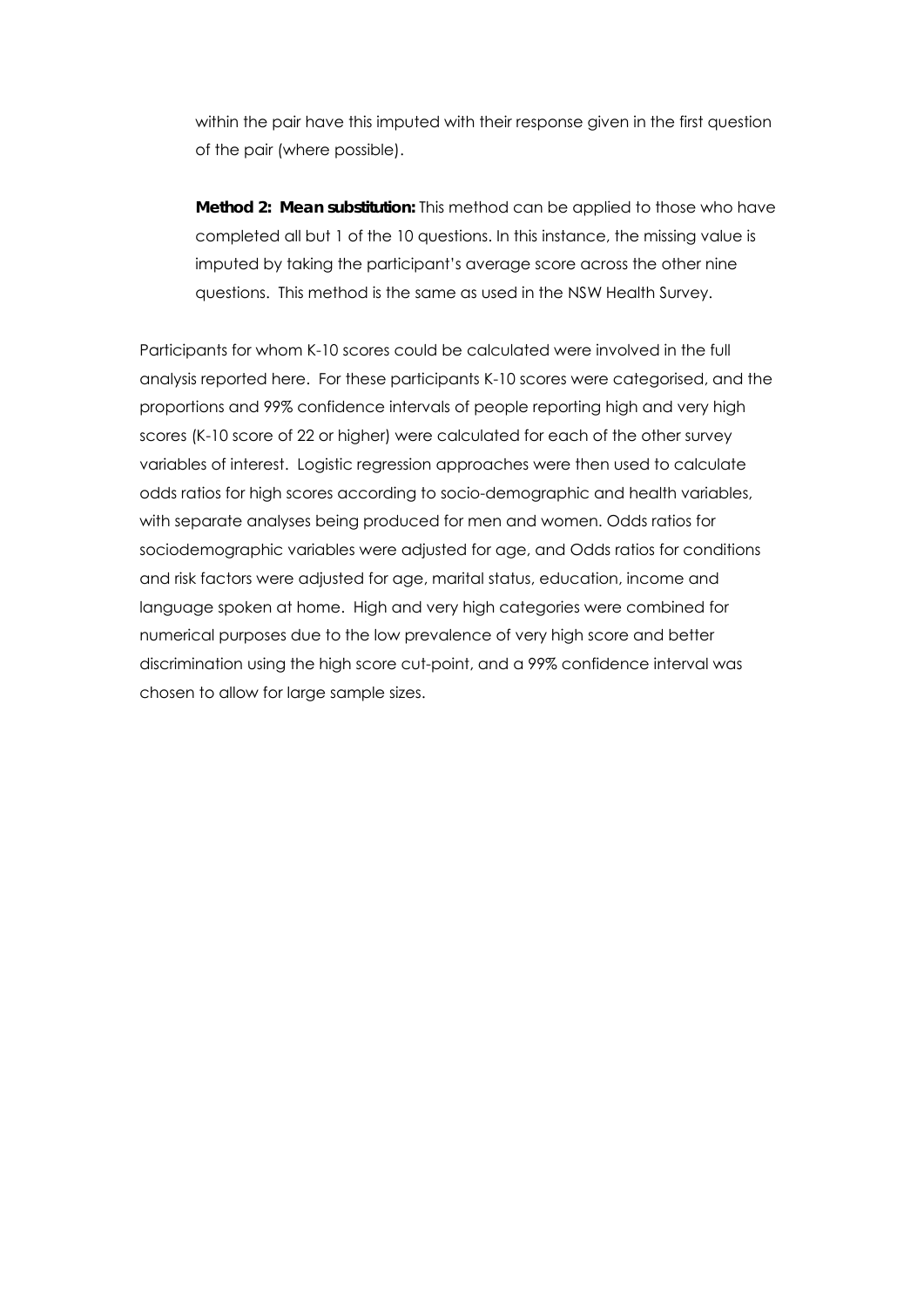#### **RESULTS**

#### **Psychological distress**

The 10 item Kessler psychological distress scale was analysed to determine the distribution of scores and the prevalence of low, medium, high and very high scores using standard scoring categories. Due to missing data on K-10 items scores could not be calculated for all participants, leaving 111154 male and 125130 female participants with valid K-10 scores for this analysis (see Appendix 1 for missing data report). Prevalence of high and very high scores decreased with age up to age 80, and was lower for men than for women at all ages (see Figure 1).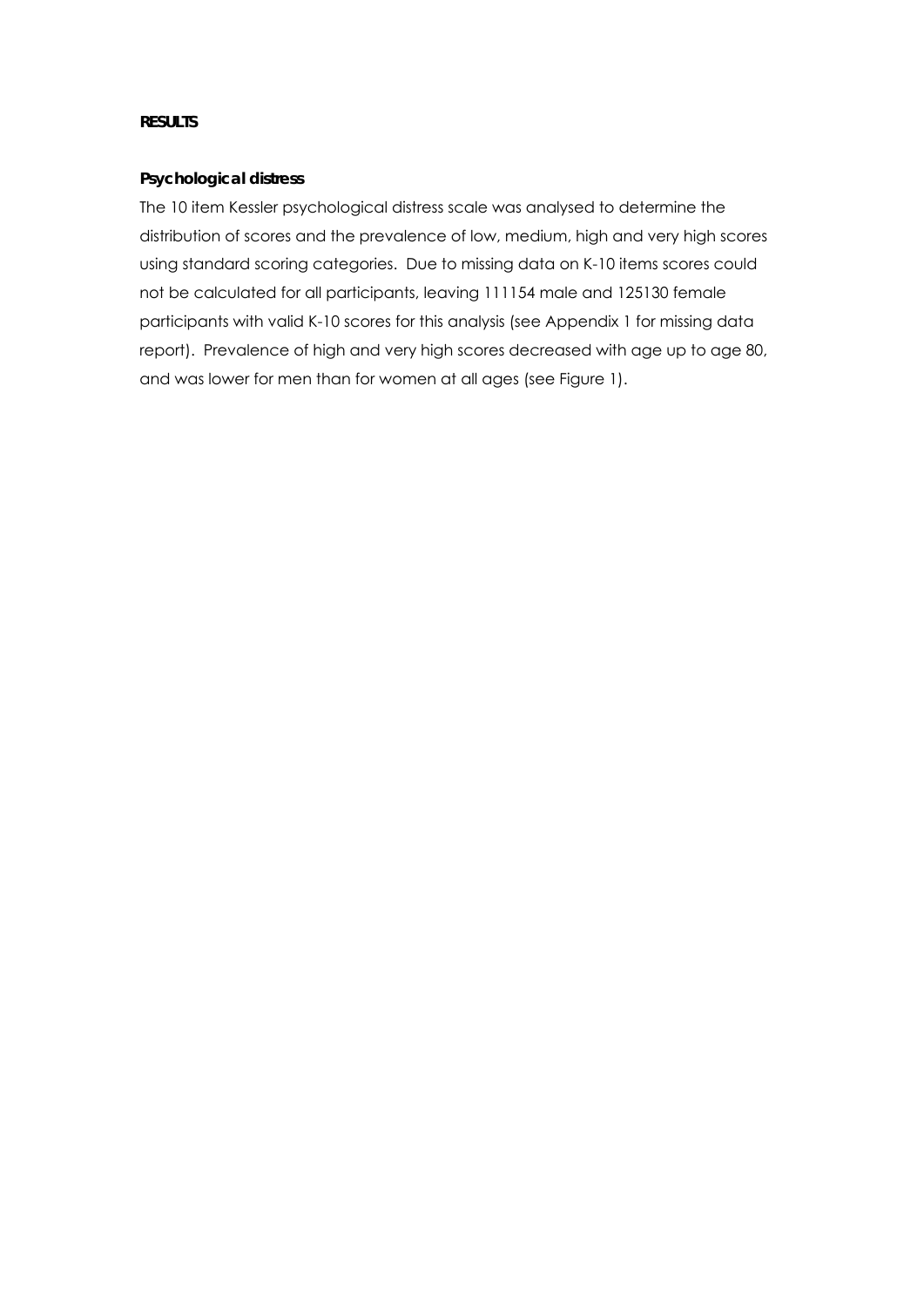

**Figure 1: Prevalence of low (score <=15), medium (score range 16-21), high (score range 22-29) and very high (score range 30-50) K10 scores for 111154 men (top) and 125130 women (bottom) by five year age categories.**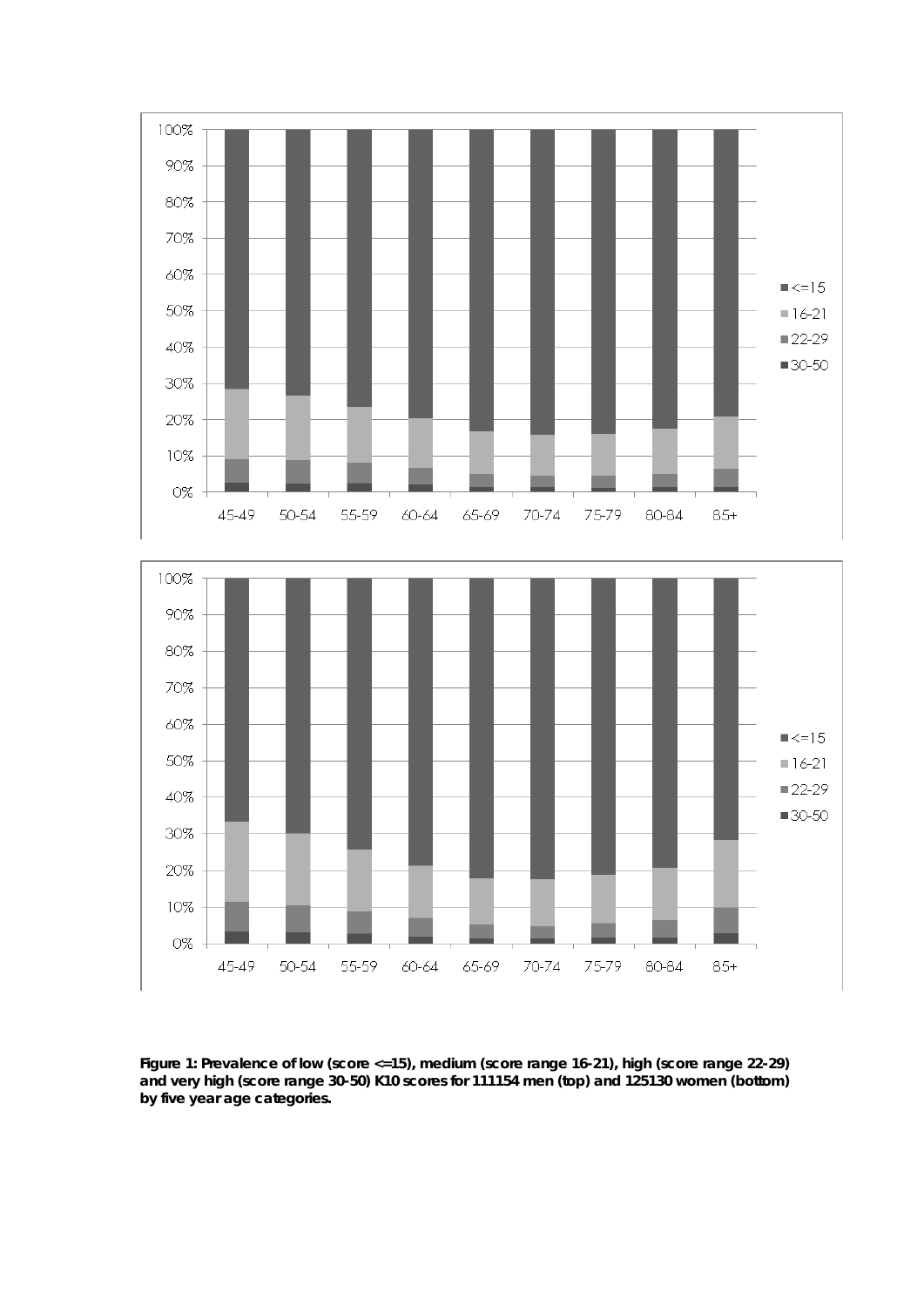The association between K-10 scores and reported diagnosis of depression and of treatment for depression are shown in Figure 2. There were stronger associations between K-10 scores and reported depression and medication use for men than for women, indicating that men may not be diagnosed or treated with medication until they have higher levels of distress.



**Figure 2: High/Very high K10 Scores (>22) by** *diagnosis and treatment of depression or anxiety***. Percentages (bars) and OR (99% CI) adjusted for age, marital status, education, income language spoken at home. N = 111154 Men, 125130 Women.** 

#### **Associations between K-10 scores and socio-demographic variables**

There were moderate to strong associations between high K-10 scores and sociodemographic variables (after adjustment for age). Separate bi-variate analyses were undertaken for men and women to determine whether effects differed by gender (See Appendix 2 for detailed breakdown of data by gender). Most effects were equal for men and women. Adjusting for age significantly increased the associations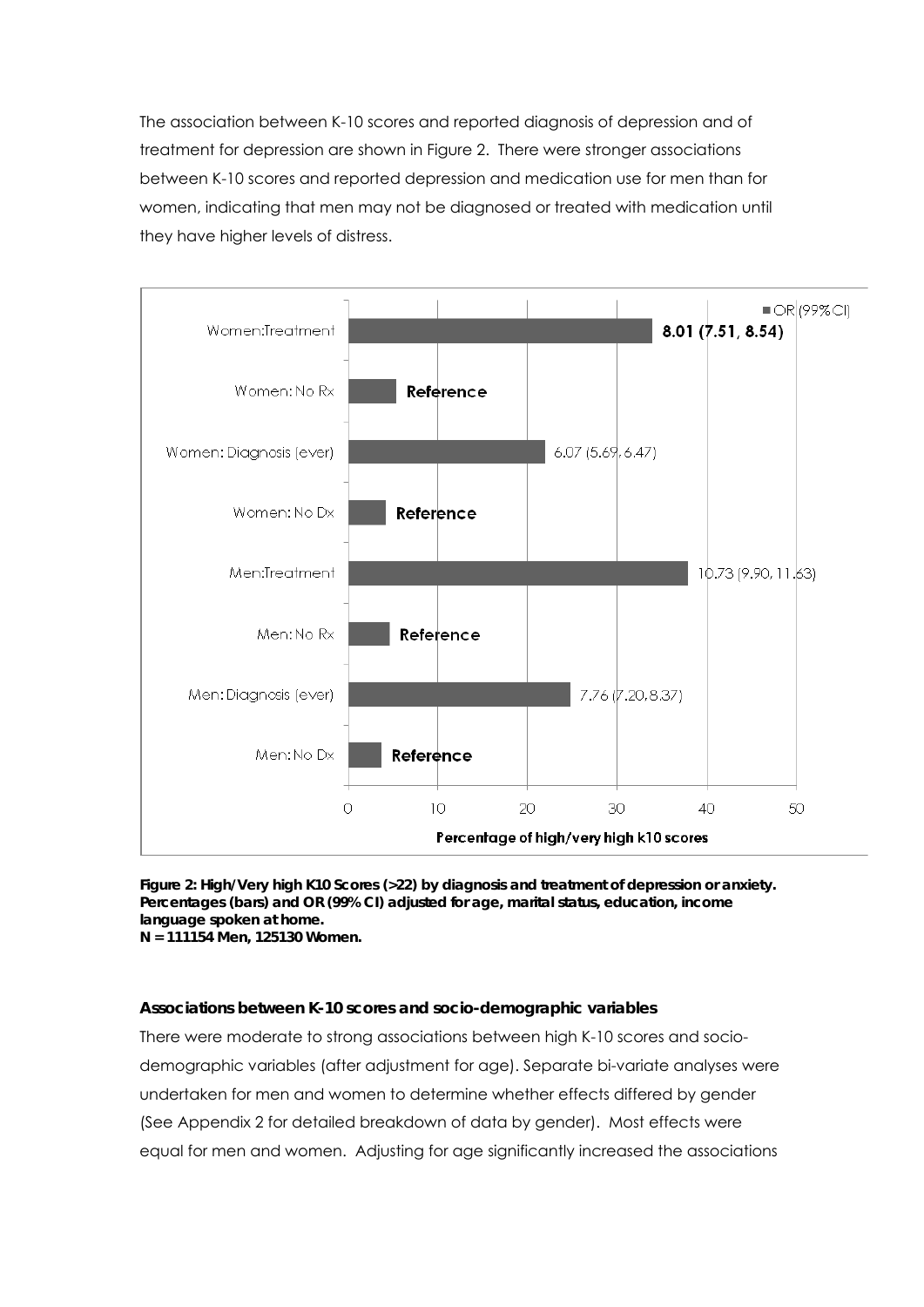between K-10 and income and work status, and marginally increased association between K-10 and disability.

A clear relationship between disadvantage and high levels of psychological distress was evident. The prevalence of high/ very high K10 scores in the sample increased as income decreased such that men who reported earning less than \$20k per year were 7.14 times more likely than those earning more than \$70k to report high levels of psychological distress. The prevalence of high/very high scores was also inversely associated with education. Compared to people with no school certificate, those with a university qualification were 70% less likely to have high/very high scores (Figure 3) (conversely, high scores are around three times more common in those with no school certificate than among those with a university degree). Similar associations were observed for women.

**Figure 3: High/Very high K-10 (>22) scores by income and education. Percentages (bars) and OR (99% CI) adjusted for age. N = 111154 men** 

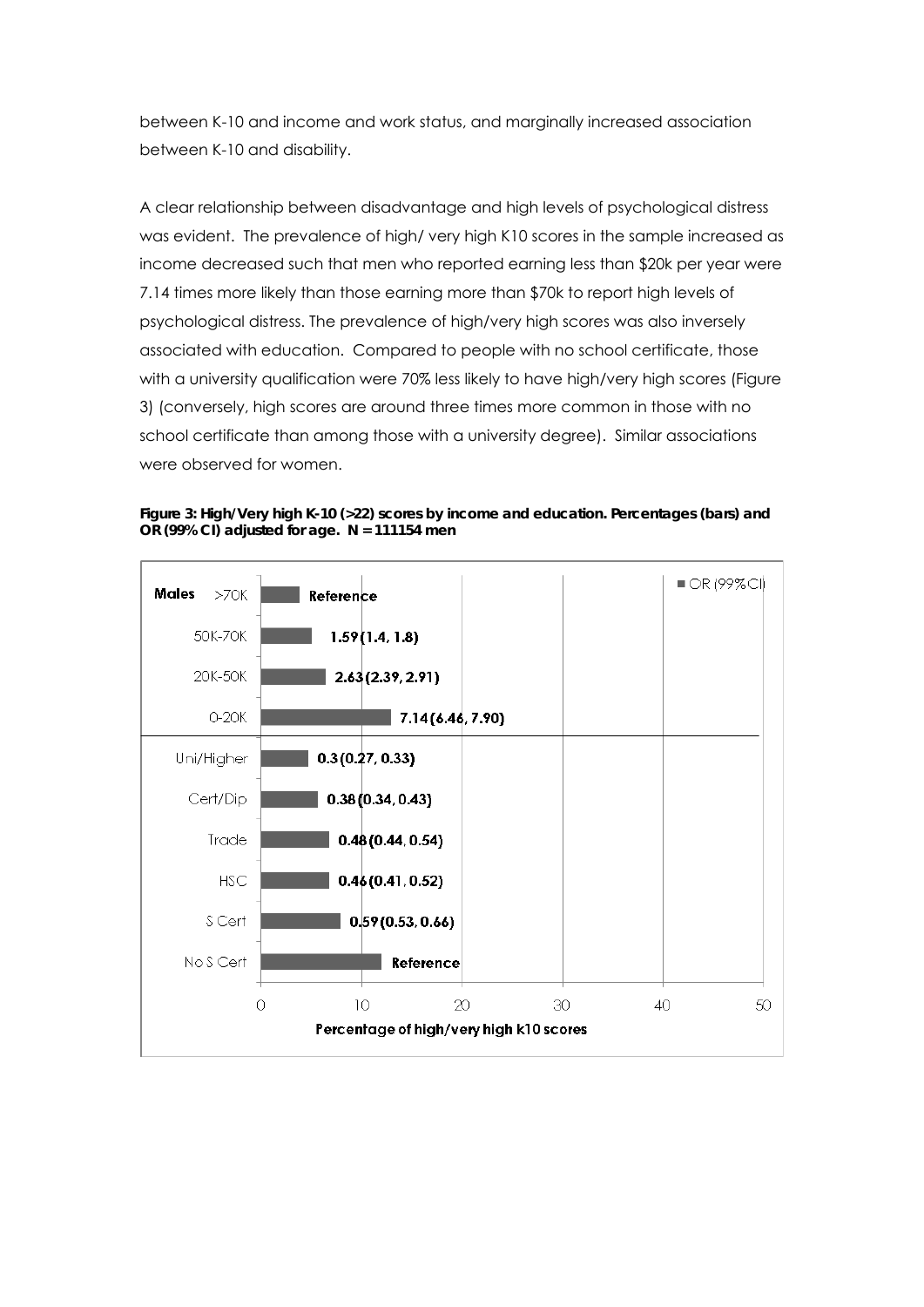Employment status was also significantly related to psychological distress with those who were currently in paid employment being the least likely to record high K10 scores. The percentage of men in each employment category and the odds ratios and 95% confidence intervals of the association between employment status and high/very high K-10 scores for men are shown in Figure 4 below. Similar results were observed for women. While unemployed men were 4.4 times as likely as employed men to report high levels of distress, the most striking difference was seen between the employed and those who reported being unable to work due to disability or sickness. This group were 12.21 times as likely as the employed to be highly distressed. Further illustrating the strong relationship between disability and distress in the sample, those who reported needing assistance due to illness or disability were 7.83 times as likely (after adjustment for age marital status, education, income and language) as those who did not require assistance to report high levels of distress (Figure 4).



**Figure 4: High/Very high K-10 (>22) scores** *by employment status and disability***. Percentages (bars) and OR (99% CI) adjusted for age, marital status, education, income and language. N = 111154 men.**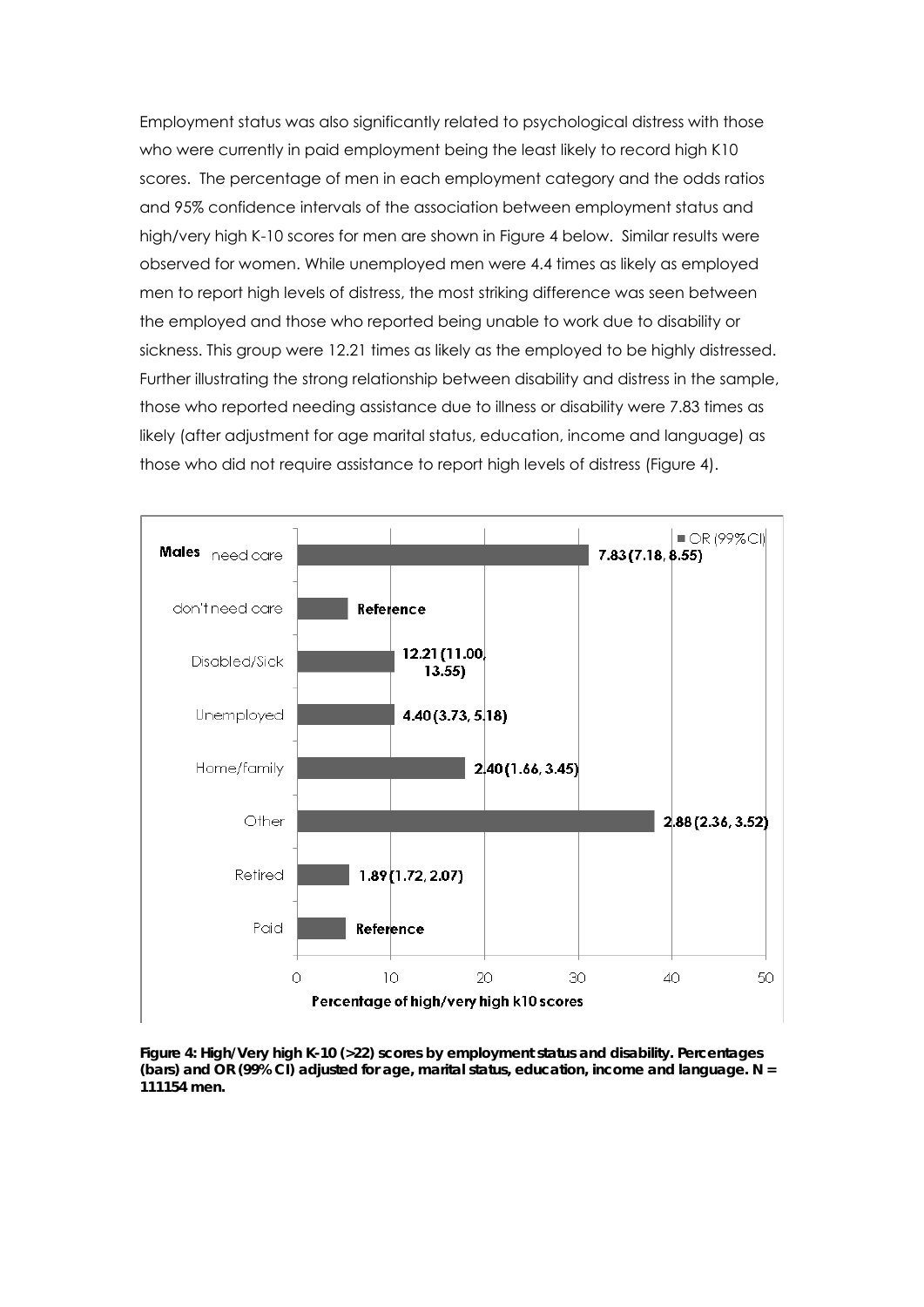#### **Associations between K-10 scores and co-morbid conditions**

After adjustment for age marital status, education, income and language, weak to moderate association were observed between comorbid conditions and high K-10 scores (see Figures 5 and 6). Of note, similar odds ratios are recorded for all conditions and all are much smaller than those describing the relationship between disability and psychological distress seen in Figure 4.



**Figure 5: High/Very high K-10 (>22) scores by diagnosis (current treatment). Percentages (bars) and OR (99% CI) adjusted for age, marital status, education, income and language spoken at home, N = 111154 men.**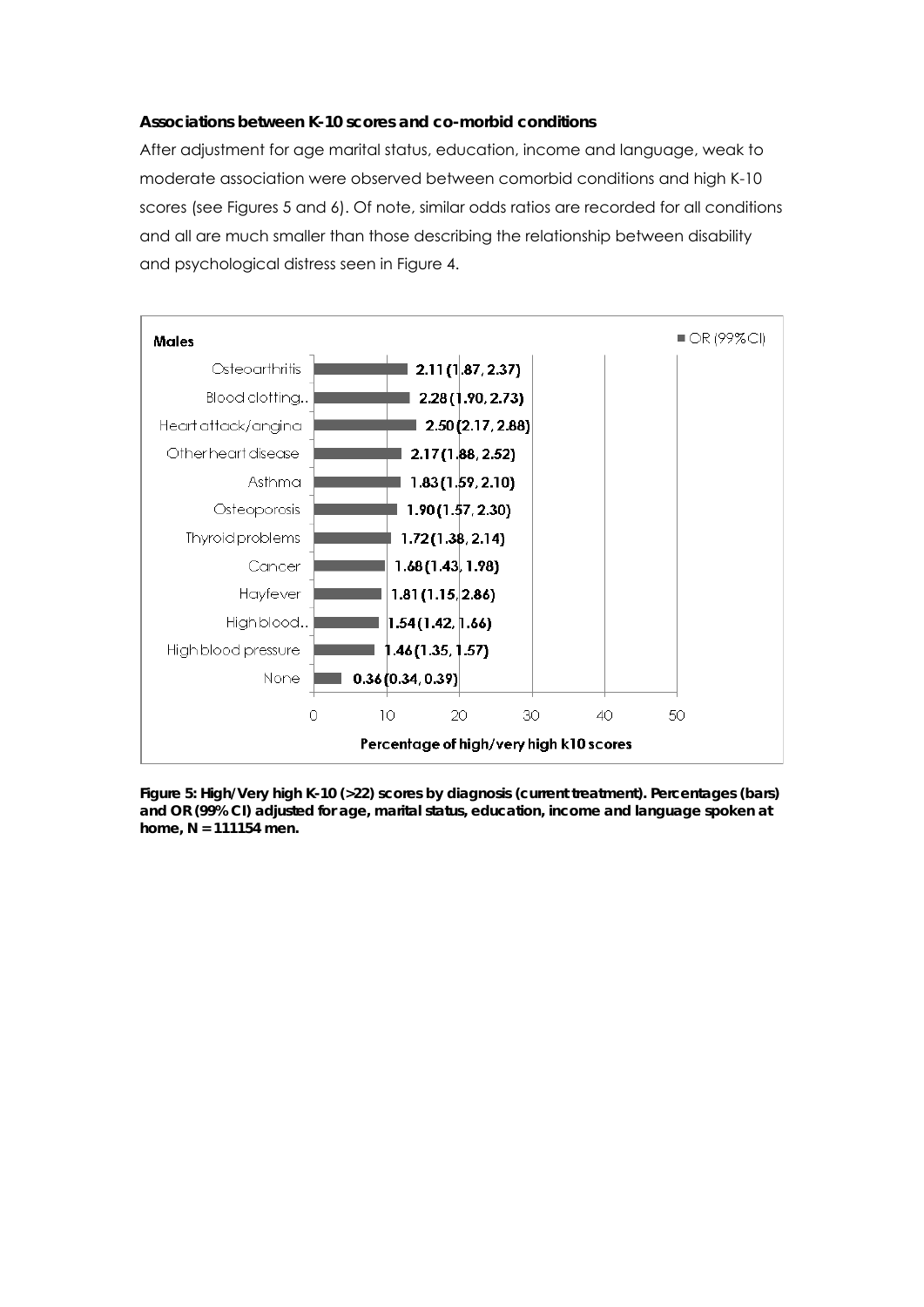

**Figure 6: High/ Very high K-10 (>22) scores by diagnosis (ever). Percentages (bars) and OR (99% CI) adjusted for age, marital status, education, income and language spoken at home. N = 111154 men (skin cancer, prostate cancer, melanoma, other cancer, Parkinson's disease, Stroke, Diabetes)** 

**N = 125130 women (breast cancer).**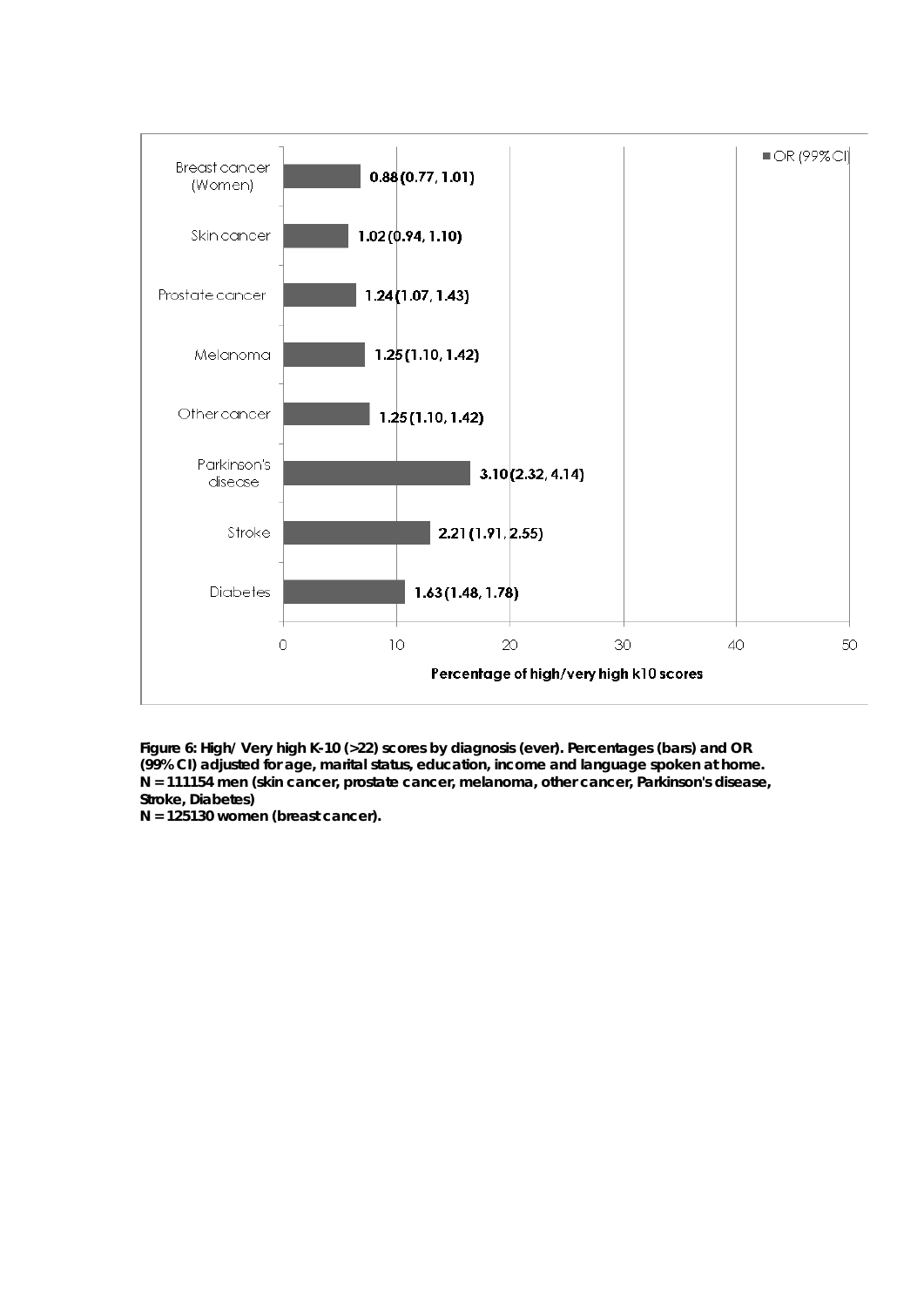#### **Implications**

While depression is reported more commonly for women, and women have higher K-10 scores, associations between K-10 scores and demographic factors, comorbid conditions and disability do not vary greatly for men and women. The most significant gender difference was that men had a higher association between K-10 scores and reported use of anti-depressant medication suggesting that men may have a higher threshold for seeking help or for medication prescription and use.

The other significant finding is that while high K-10 scores are associated with many other physical conditions, these associations are not as strong as the association between psychological distress and demographic factors and disability. Further analyses are required to determine the extent to which these factors modify or explain comorbid associations between depression and physical conditions.

The data also provide information on K-10 scores for large numbers of people at older ages, allowing more precise analyses of the psychological distress in these older age groups than has been previously available. It is particular interest to explore the increase in prevalence of high scores among those over 80 years.

#### **Next steps**

A series of nested models are now being constructed to determine the proportion of risk of psychological distress that can be attributed to demographic components, major diagnoses and co morbidities, and associated disability.

Further analyses are in progress to describe the prevalence and correlates of high K-10 scores among 45 and UP Study participants aged 80 years and over.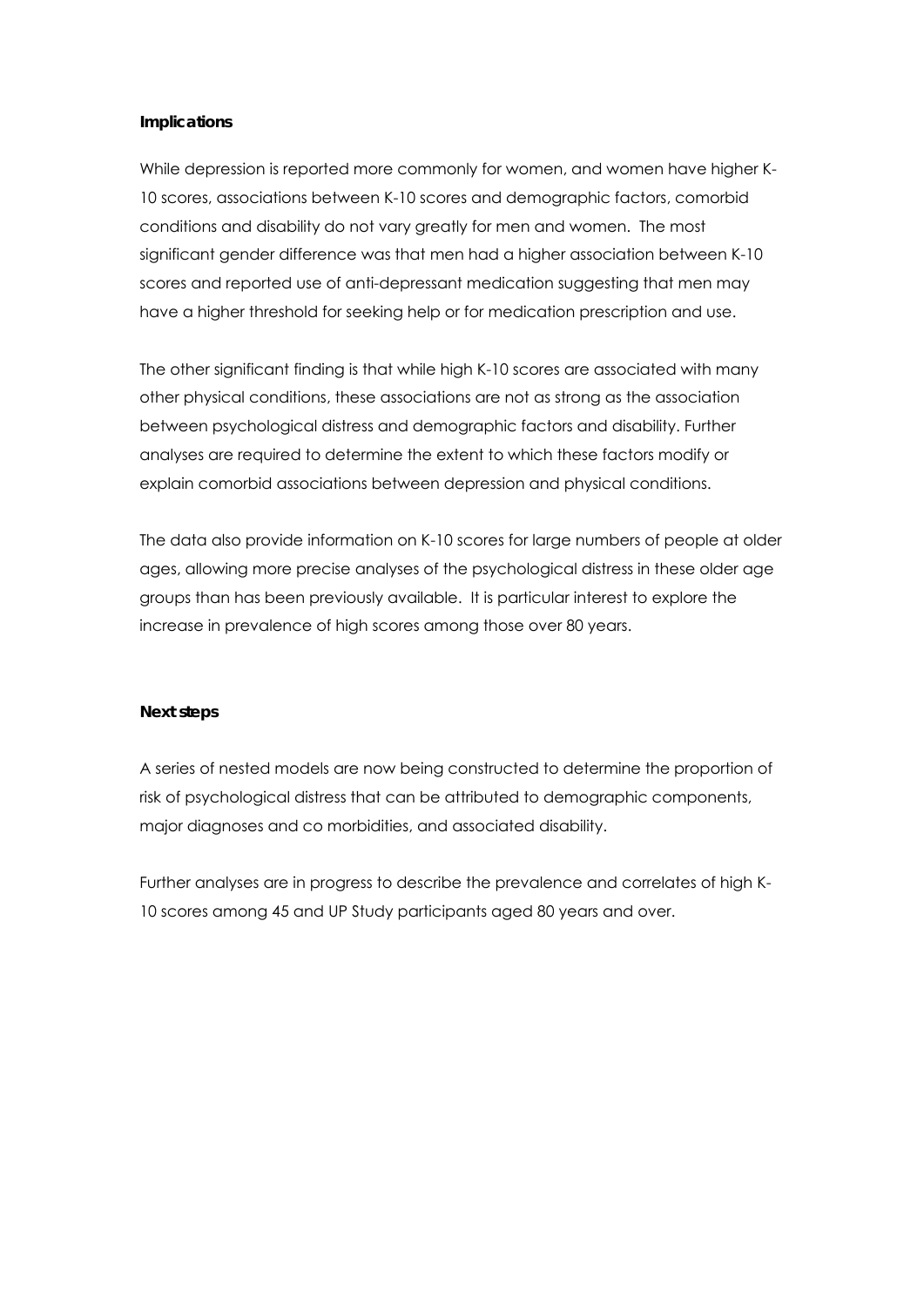## **REFERENCES**

1. Banks E, Redman S, Jorm L, Armstrong B, Bauman A, Beard J, et al. Cohort profile: the 45 and up study. Int J Epidemiol. 2008 2008 Oct (Epub 2007 Sep;37(5):941-7.

2. Kessler RC, Andrews G, Colpe LJ, Hiripi E. Short screening scales to monitor population prevalences and trends in nonspecific psychological distress. Psychological Medicine. 2002;32(959–976).

3. Furukawa TA, Kessler RC, Slade T, Andrews G. The performance of the K6 and K10 screening scales for psychological distress in the Australian National Survey of Mental Health and Well-Being. Psychological Medicine. 2003;33:357-62.

4. Andrews G, Slade T. Interpreting scores on the Kessler Psychological Distress Scale (K10). Australian and New Zealand Journal of Public Health. 2001;25(6):494-7.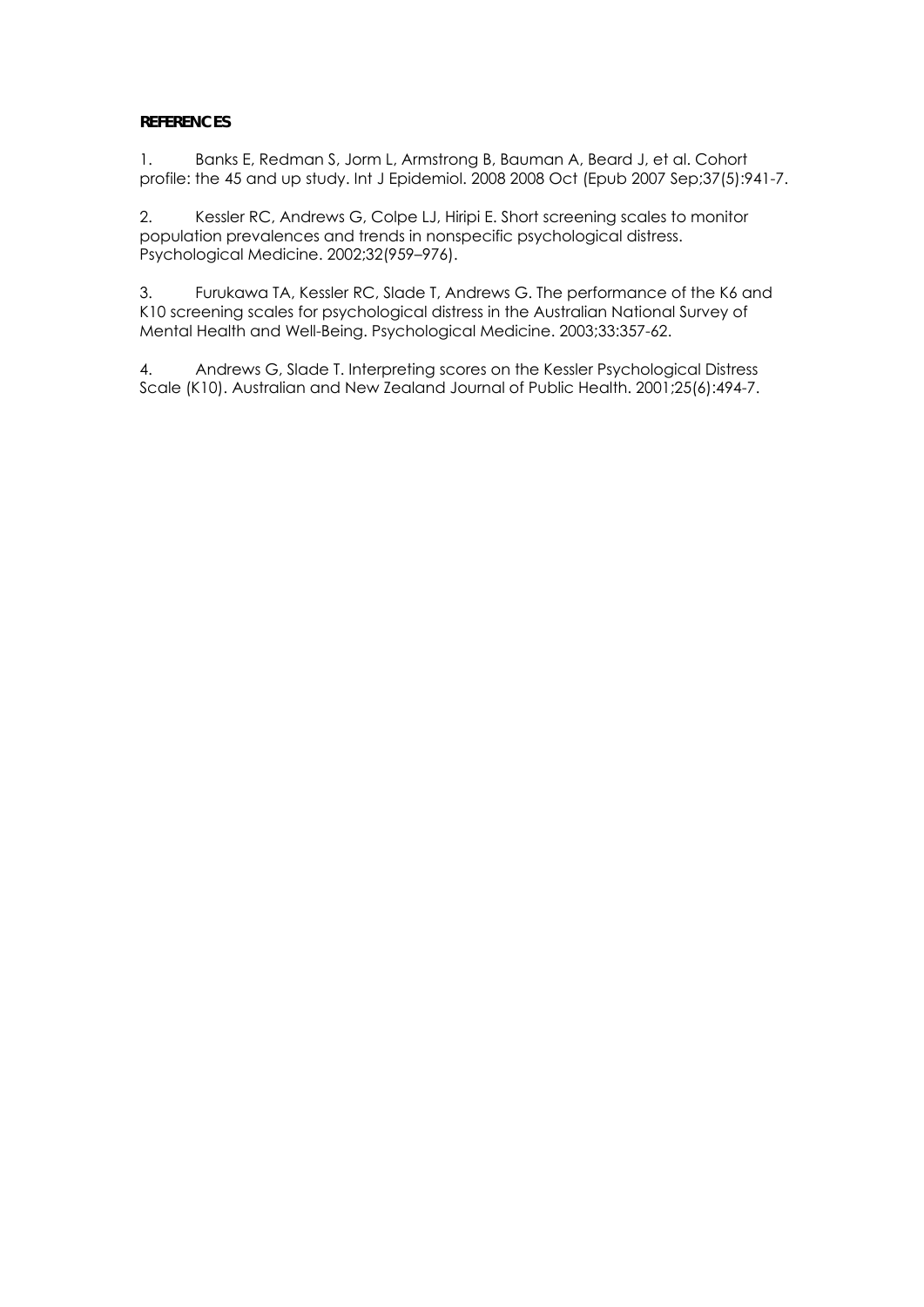# **APPENDIX 1.**

#### **Missing data Report**

Number of observations in the 45 and Up Study database  $N = 266848$ .

| Question                                  | Missing/Inv. |
|-------------------------------------------|--------------|
| Tired for no good reason?                 | 12119 (4.5)  |
| Nervous?                                  | 25420 (9.5)  |
| So nervous nothing could calm you         | 28475 (10.7) |
| down?                                     |              |
| Hopeless?                                 | 27525 (10.3) |
| Restless or fidgety?                      | 25848 (9.7)  |
| So restless that you could not sit still? | 28179 (10.6) |
| Depressed?                                | 24116 (9.0)  |
| So sad that nothing could cheer you       | 26878 (10.1) |
| ubs                                       |              |
| That everything was an effort?            | 23935 (9.0)  |
| Worthless?                                | 27048 (10.1) |

# **Table A1.1: Invalid responses for K10 component questions**

# **Table A1.2: Valid K10 scores under different methods of imputation**

| <b>Methods of Imputation</b> | N(%)           |
|------------------------------|----------------|
| No imputation                | 39709 (14.9)   |
| Method 1: pairing up         | 39069 (14.6)   |
| Method 2: mean substitution  | 30723 (11.5)   |
| Method 3: combined approach  | $30340$ (11 4) |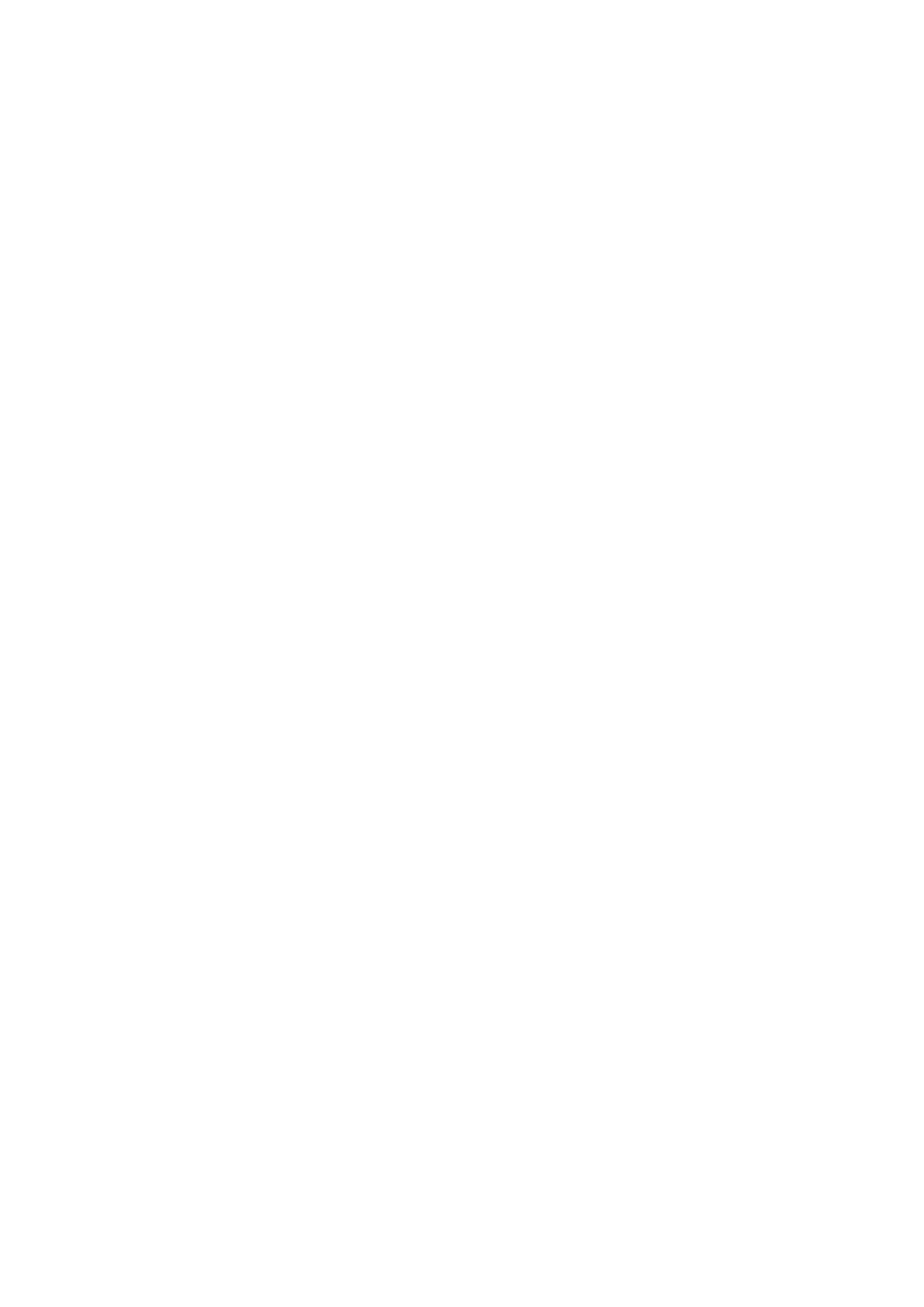#### **APPENDIX 2.**

#### A2.1 Summary table of Demographic characteristics by K-10 scores

|                              | <b>MALE</b>  |                        |              | <b>FEMALE</b> |              |                        |
|------------------------------|--------------|------------------------|--------------|---------------|--------------|------------------------|
|                              |              | $N = 111154$           |              |               | $N = 125130$ |                        |
|                              | Low          | Med                    | High/V. High | Low           | Med          | High/V. High           |
|                              | $10 - 15$    | $16 - 21$              | 22-50        | $10 - 15$     | $16 - 21$    | 22-50                  |
|                              | 87428 (78.7) | 16271 (14.6)           | 7455 (6.7)   | 93699 (74.9)  | 21106 (16.9) | 10325 (8.3)            |
| Age                          |              |                        |              |               |              |                        |
| 45-49                        | 9495 (71.7)  | 2552 (19.3)            | 1199(9.1)    | 13578 (66.6)  | 4470 (21.9)  | 2353 (11.5)            |
| 50-54                        | 12615 (73.5) | 3036 (17.7)            | 1504 (8.8)   | 16783 (70.0)  | 4704 (19.6)  | 2494 (10.4)            |
| 55-59                        | 14608 (76.5) | 2970 (15.6)            | 1520 (8.0)   | 17492 (74.2)  | 4028 (17.1)  | 2066 (8.8)             |
| 60-64                        | 14044 (79.6) | 2466 (14.0)            | 1135(6.4)    | 15150 (78.8)  | 2766 (14.4)  | 1308 (6.8)             |
| 65-69                        | 12559 (83.4) | 1771 (11.8)            | 734 (4.9)    | 11835 (82.3)  | 1830 (12.7)  | 723 (5.0)              |
| 70-74                        | 9149 (84.2)  | 1233(11.3)             | 488 (4.5)    | 7519 (82.4)   | 1180(13.0)   | 424 (4.7)              |
| 75-79                        | 6681 (84.0)  | 916 (11.5)             | 353(4.4)     | 4707 (81.2)   | 776 (13.4)   | 306 (5.5)              |
| 80-84                        | 6337 (82.5)  | 974 (12.7)             | 367(4.8)     | 4601 (79.4)   | 824 (14.2)   | 368 (6.4)              |
| $85+$                        | 1940 (79.3)  | 353 (14.4)             | 155(6.3)     | 2034 (71.8)   | 528 (18.6)   | 273 (9.6)              |
| Area (ARIA+)                 |              |                        |              |               |              |                        |
| <b>Major City</b>            | 40730 (79.4) | 7250 (14.1)            | 3335 (6.5)   | 41105 (74.6)  | 9375 (17.0)  | 4632 (8.4)             |
| Inner Regional               | 30013 (78.3) | 5716 (14.9)            | 2611 (6.8)   | 33727 (75.0)  | 7588 (16.9)  | 3668 (8.2)             |
| <b>Outer Regional</b>        | 15059 (78.0) | 2923 (15.1)            | 1335 (6.9)   | 16914 (75.5)  | 3706 (16.6)  | 1783 (8.0)             |
| Remote/very remote           | 1558 (74.6)  | 363 (17.4)             | 169(8.1)     | 1885 (74.5)   | 414 (16.4)   | 233 (9.2)              |
| Missing                      | 68 (73.9)    | 19(20.7)               | 5(5.4)       | 69 (68.0)     | 23 (23.0)    | 9(9.0)                 |
| Household income             |              |                        |              |               |              |                        |
| $0-20K$                      | 13051 (69.9) | 3212 (17.2)            | 2417 (12.9)  | 16150 (67.7)  | 4495 (18.8)  | 3209 (13.5)            |
| 20-50K                       | 23108 (79.0) | 4262 (14.6)            | 1864 (6.4)   | 22679 (75.1)  | 5170 (17.1)  | 2333(7.7)              |
| 50-70K                       | 10676 (80.4) | 1929 (14.5)            | 680 (5.1)    | 9958 (76.2)   | 2251 (17.2)  | 853 (6.5)              |
| >70K                         | 27520 (82.6) | 4549 (13.7)            | 1259(3.8)    | 21538 (78.5)  | 4432 (16.2)  | 1470 (5.4)             |
| Rather not answer            | 10529 (79.5) | 1762 (13.3)            | 946 (7.2)    | 18994 (77.4)  | 3726 (15.2)  | 1821 (7.4)             |
| Invalid                      | 95 (67.9)    | 29(20.7)<br>528 (16.3) | 16(11.4)     | 166 (64.3)    | 55(21.3)     | 37(14.3)<br>602 (10.4) |
| Missing                      | 2449 (73.4)  |                        | 273 (8.4)    | 4214 (72.7)   | 977 (16.9)   |                        |
| <b>Highest qualification</b> |              |                        |              |               |              |                        |
| No school certificate        | 7521 (70.9)  | 1808 (17.1)            | 1276 (12.0)  | 9107 (66.6)   | 2584 (18.9)  | 1991 (14.6)            |
| School certificate           | 12482 (77.1) | 2419 (15.0)            | 1282(7.9)    | 25920 (76.5)  | 5322 (15.7)  | 2633 (7.8)             |
| Higher school certificate    | 8514 (78.6)  | 1592 (14.7)            | 731 (6.8)    | 9370 (75.0)   | 2101 (16.8)  | 1020 (8.2)             |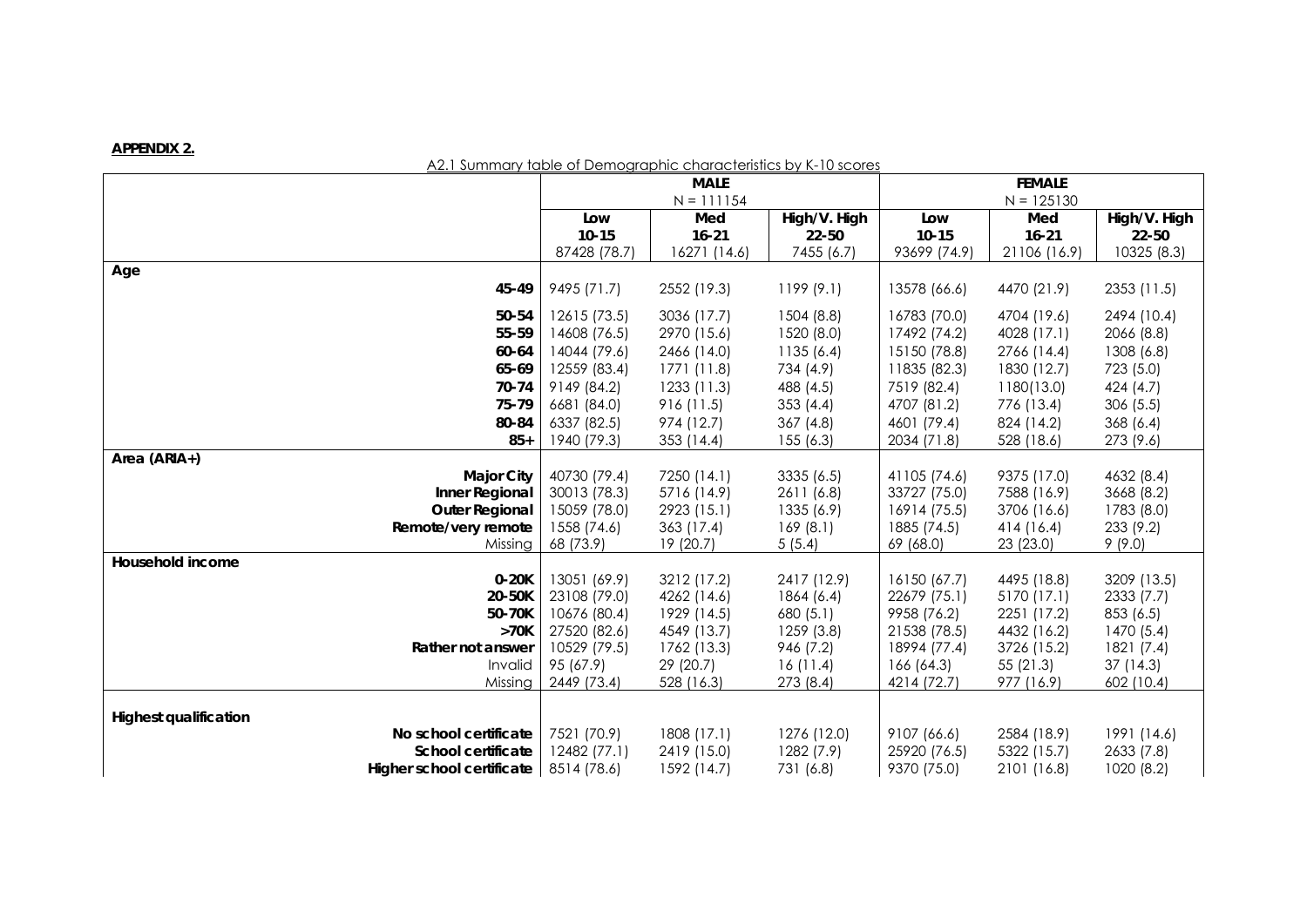| Trade or apprenticeship<br>Certificate or diploma       | 16179 (78.5)<br>17572 (79.9) | 3012 (14.6)<br>3162(14.4)  | 1410(6.8)<br>1252(5.7)  | 3863 (74.5)<br>21881 (75.0) | 884 (17.0)<br>5039 (17.3)   | 440 (8.5)<br>2274 (7.8) |
|---------------------------------------------------------|------------------------------|----------------------------|-------------------------|-----------------------------|-----------------------------|-------------------------|
| University degree or higher                             | 24026 (81.6)                 | 4059 (13.8)                | 1376 (4.7)              | 22541 (77.0)                | 4946 (16.9)                 | 1798 (6.1)              |
| Missing                                                 | 1134 (76.6)                  | 219 (14.8)                 | 128(8.6)                | 1017(71.8)                  | 230 (16.2)                  | 169(11.9)               |
| Housing                                                 |                              |                            |                         |                             |                             |                         |
| House                                                   | 67958 (79.5)                 | 12283 (14.4)               | 5267 (6.2)              | 72399 (75.3)                | 16126 (16.8)                | 7596 (7.9)              |
| Flat/unit/apartment                                     | 8553 (74.3)                  | 1807 (15.7)                | 1148 (10.0)             | 9486 (71.8)                 | 2350 (17.8)                 | 1384 (10.5)             |
| House on a farm                                         | 6953 (79.0)                  | 1349 (15.3)                | 500(5.7)                | 7542 (76.6)                 | 1611 (16.4)                 | 696 (7.1)               |
| Retirement village/nursing                              | 1809 (78.9)                  | 339 (14.8)                 | 145(6.3)                | 2315 (75.8)                 | 502(16.4)                   | 237 (7.8)               |
| home/hostel                                             |                              |                            |                         |                             |                             |                         |
| Mobile/other                                            | 1329 (67.9)                  | 351 (18.0)                 | 278 (14.2)              | 1340 (66.3)                 | 371 (18.4)                  | 311(15.4)               |
| Invalid                                                 | 213 (79.2)                   | 27 (10.0)                  | 29 (10.8)               | 218(72.7)                   | 52 (17.3)                   | 30 (10.0)               |
| Missing                                                 | 613(75.1)                    | 115(14.1)                  | 88 (10.8)               | 399 (70.7)                  | 94 (16.7)                   | 71 (12.6)               |
| <b>Current situation?</b>                               |                              |                            |                         |                             |                             |                         |
| Single/never married                                    | 4337 (67.7)                  | 1237 (19.3)                | 831 (13.0)              | 4697 (67.7)                 | 1378 (19.9)                 | 861 (12.4)              |
| Married                                                 | 67736 (80.8)<br>4831 (76.7)  | 11538 (13.8)<br>1045(16.6) | 4523 (5.4)<br>420 (6.7) | 63513 (77.2)<br>5094 (72.0) | 13141 (16.0)<br>1356 (19.2) | 5599 (6.8)              |
| De facto/partner<br>Widowed                             | 3702 (78.9)                  | 655 (14.0)                 | 338(7.2)                | 9676 (75.5)                 | 2071 (16.2)                 | 626(8.9)<br>1067(8.3)   |
| <b>Divorced</b>                                         | 4191 (69.3)                  | 1071(17.7)                 | 783 (13.0)              | 8097 (68.0)                 | 2305 (19.4)                 | 1504 (12.6)             |
| Separated                                               | 1892 (65.0)                  | 562 (19.3)                 | 456 (15.7)              | 2342 (62.3)                 | 791 (21.0)                  | 626 (16.7)              |
| Missing                                                 | 739 (73.5)                   | 163 (16.2)                 | 104(10.3)               | 280 (72.5)                  | 64 (16.6)                   | 42 (10.9)               |
| Current work status?                                    |                              |                            |                         |                             |                             |                         |
| Paid                                                    | 45835 (79.6)                 | 8729 (15.2)                | 3003(5.2)               | 46110 (74.8)                | 11080 (18.0)                | 4427 (7.2)              |
| Retired                                                 | 37320 (81.5)                 | 5926 (12.9)                | 2569 (5.6)              | 36445 (79.5)                | 6481 (14.1)                 | 2911 (6.4)              |
| Disabled/sick                                           | 1260 (37.2)                  | 834 (24.6)                 | 1291 (38.1)             | 1061 (32.5)                 | 882 (27.0)                  | 1321 (40.5)             |
| Unemployed                                              | 1150 (62.0)                  | 372 (20.1)                 | 332 (17.9)              | 1412 (56.7)                 | 580 (23.3)                  | 497 (20.0)              |
| Home/family                                             | 381 (69.0)                   | 114(20.7)                  | 57 (10.3)               | 6204 (73.5)                 | 1464 (17.4)                 | 771 (9.1)               |
| Other                                                   | 1482 (74.8)                  | 296 (14.9)                 | 203 (10.3)              | 2467 (70.8)                 | 619 (17.8)                  | 398 (11.4)              |
| Missing                                                 | 0                            | 0                          | 0                       | 0                           | 0                           | 0                       |
| Country of birth (SACC)                                 |                              |                            |                         |                             |                             |                         |
|                                                         |                              |                            |                         |                             |                             |                         |
| Australia                                               | 64609 (78.9)                 | 11969 (14.6)               | 5325 (6.5)              | 72642 (75.6)                | 15882 (16.5)                | 7585 (7.9)              |
| New Zealand and Pacific                                 | 2033 (80.4)                  | 353 (14.0)<br>2037 (13.5)  | 144(5.7)<br>780 (5.2)   | 2248 (77.4)                 | 465 (16.0)                  | 191 (6.6)<br>1035(7.0)  |
| <b>North-West Europe</b><br>Southern and Eastern Europe | 12246 (81.3)<br>2629 (72.4)  | 588 (16.2)                 | 414(11.4)               | 11203 (76.2)<br>1739 (59.6) | 2459 (16.7)<br>679 (23.3)   | 498 (17.1)              |
| North Africa and Middle East                            | 644 (58.9)                   | 228 (20.8)                 | 222 (20.3)              | 387 (50.8)                  | 169 (22.2)                  | 206 (27.0)              |
| South-East Asia                                         | 1058 (73.7)                  | 242 (16.9)                 | 135(9.4)                | 1400(70.1)                  | 372 (18.6)                  | 226 (11.3)              |
|                                                         |                              |                            |                         |                             |                             |                         |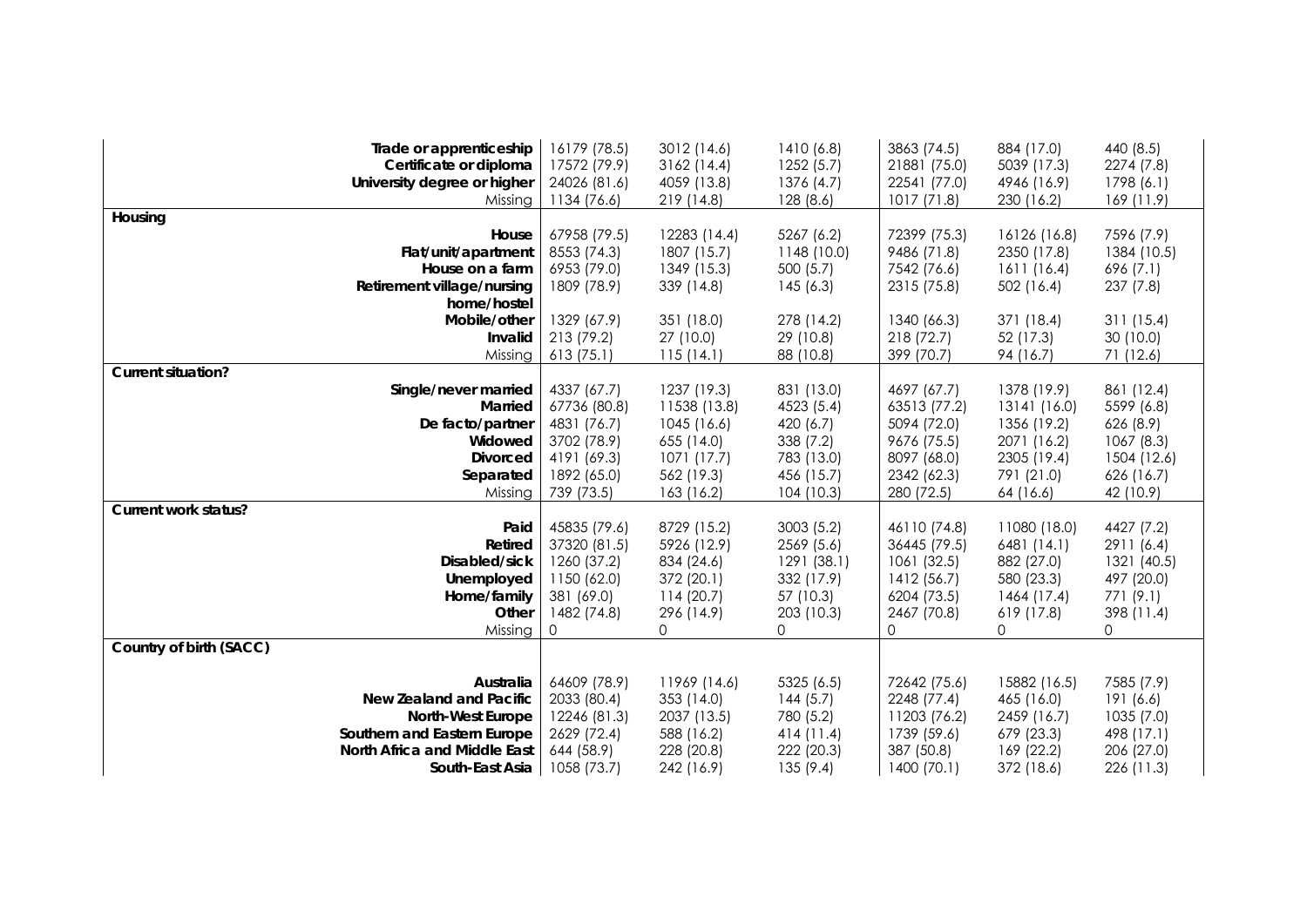| North-East Asia                               | 952 (72.4)   | 231 (17.6)   | 132 (10.0)  | 1047(66.1)   | 336 (21.2)   | 200 (12.6)  |
|-----------------------------------------------|--------------|--------------|-------------|--------------|--------------|-------------|
| Southern and Central Asia                     | 764 (77.6)   | 140(14.2)    | 80(8.1)     | 466 (72.0)   | 120(18.6)    | 61 (9.4)    |
| Americas                                      | 953 (76.9)   | 210 (17.0)   | 77 (6.2)    | 1107(71.5)   | 299 (19.3)   | 142 (9.2)   |
| Sub-Saharan Africa                            | 825 (82.8)   | 129 (12.9)   | 43 (4.3)    | 754 (75.0)   | 174 (17.3)   | 78 (7.8)    |
| Missing                                       | 715 (74.3)   | 144 (15.0)   | 103(10.7)   | 706 (73.5)   | 151 (15.7)   | 103(10.7)   |
| Language other than English spoken at home    |              |              |             |              |              |             |
| No                                            | 79680 (79.4) | 14441 (14.4) | 6236(6.2)   | 86735 (75.8) | 18824 (16.5) | 8817 (7.7)  |
| Yes                                           | 7746 (71.8)  | 1830 (17.0)  | 1219(11.3)  | 6964 (64.8)  | 2282 (21.2)  | 1508 (14.0) |
| Invalid                                       | 2(100)       |              |             |              |              |             |
| Provide Regular Care                          |              |              |             |              |              |             |
| No                                            | 78602 (79.5) | 14132 (14.3) | 6196(6.3)   | 79461 (76.3) | 16794 (16.1) | 7856 (7.6)  |
| Yes                                           | 6658 (71.1)  | 1704 (18.2)  | 1001 (10.7) | 11315 (67.3) | 3510 (20.9)  | 2000 (11.9) |
| Missing                                       | 2168 (75.8)  | 435 (15.2)   | 258 (9.0)   | 2923 (69.7)  | 802 (19.1)   | 496 (11.2)  |
| Regular assistance due to illness/ disability |              |              |             |              |              |             |
| No                                            | 82330 (80.6) | 14268 (14.0) | 5500 (5.4)  | 87624 (77.0) | 18330 (16.1) | 7901 (7.0)  |
| Yes                                           | 2079 (42.9)  | 1264(26.1)   | 1506 (31.1) | 2762 (43.9)  | 1772 (28.1)  | 1763 (28.0) |
| Invalid                                       | (100)        | 0            | 0           |              |              | 0           |
| Missing                                       | 3018 (71.8)  | 739 (17.6)   | 449 (10.7)  | 3313 (66.6)  | 1004 (20.2)  | 661 (13.3)  |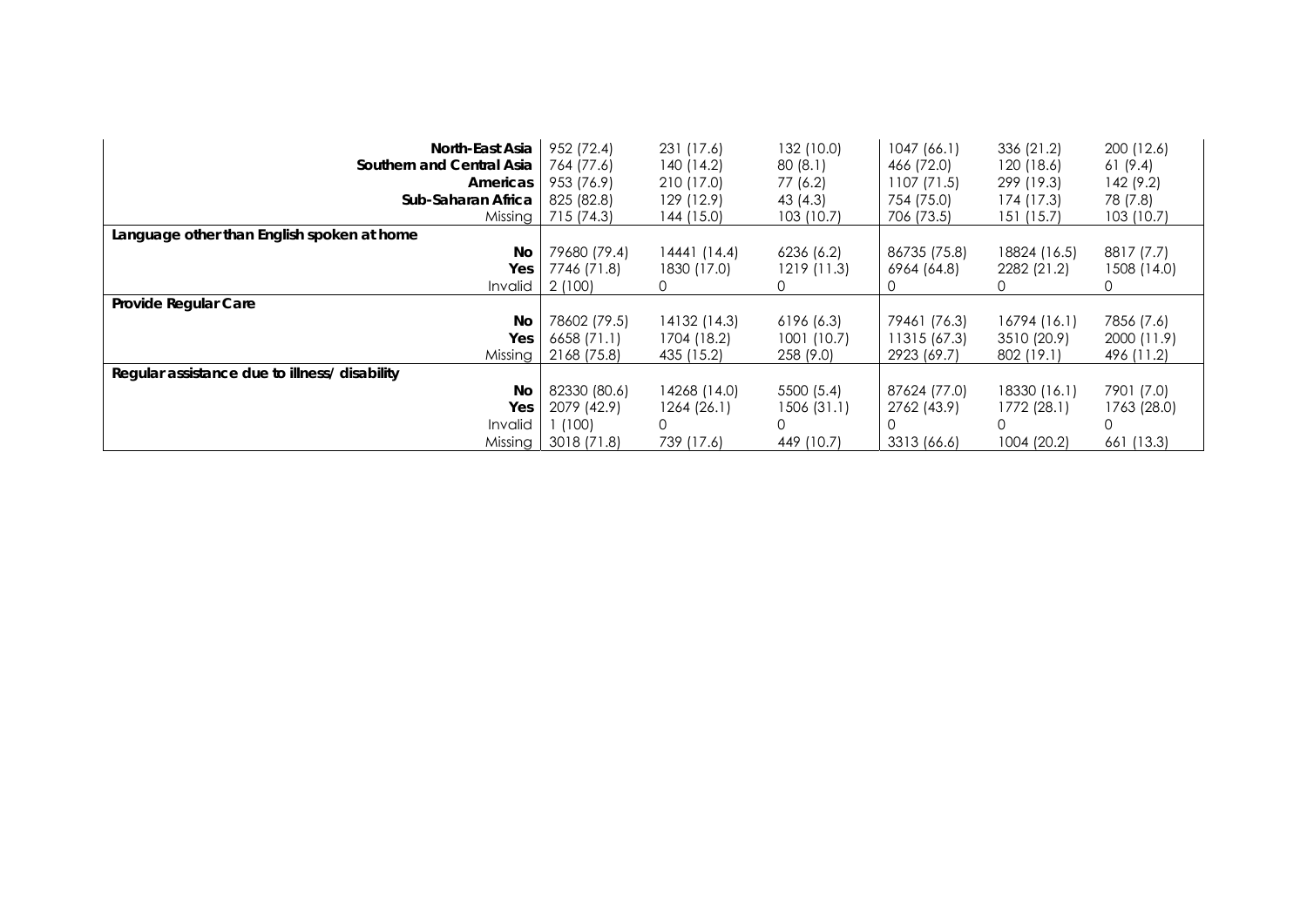**A2.2** Summary table of Co morbid conditions by K-10 scores

|                                           | <b>MALE</b>  |              | <b>FEMALE</b> |              |              |              |
|-------------------------------------------|--------------|--------------|---------------|--------------|--------------|--------------|
|                                           |              | $N = 111154$ |               |              | $N = 125130$ |              |
|                                           | Low          | Med          | High/V. High  | Low          | Med          | High/V. High |
|                                           | $10 - 15$    | $16 - 21$    | $22 - 50$     | $10 - 15$    | $16 - 21$    | $22 - 50$    |
|                                           | 87428 (78.7) | 16271 (14.6) | 7455 (6.7)    | 93699 (74.9) | 21106 (16.9) | 10325 (8.3)  |
| Has a doctor ever told you that you have? |              |              |               |              |              |              |
| Skin cancer                               |              |              |               |              |              |              |
| Yes                                       | 25358 (80.0) | 4524 (14.3)  | 1801(5.7)     | 21667 (77.0) | 4554 (16.2)  | 1927 (6.9)   |
| No                                        | 62070 (78.1) | 11747 (14.8) | 5654(7.1)     | 72032 (74.3) | 16552 (17.1) | 8398 (8.7)   |
| Melanoma                                  |              |              |               |              |              |              |
| Yes                                       | 5755 (77.8)  | 1109 (15.0)  | 531 (7.2)     | 3929 (73.9)  | 911(17.1)    | 476 (9.0)    |
| No                                        | 81673 (78.7) | 15162 (14.6) | 6924 (6.7)    | 89770 (74.9) | 20195 (16.9) | 9849 (8.2)   |
| Other cancer                              |              |              |               |              |              |              |
| Yes                                       | 4934 (76.2)  | 1051(16.2)   | 490 (7.6)     | 5506 (70.3)  | 1466 (18.7)  | 865 (11.0)   |
| <b>No</b>                                 | 82494 (78.8) | 15220 (14.5) | 6965 (6.7)    | 88193 (75.2) | 19640 (16.7) | 9460(8.1)    |
| Heart disease                             |              |              |               |              |              |              |
| Yes                                       | 12879 (75.3) | 2754 (16.1)  | 1473 (8.6)    | 6526 (69.9)  | 1818 (19.5)  | 989 (10.6)   |
| No                                        | 74549 (79.3) | 13517 (14.4) | 5982 (6.4)    | 87173 (75.3) | 19282 (16.7) | 9336 (8.1)   |
| <b>Stroke</b>                             |              |              |               |              |              |              |
| Yes                                       | 2530 (68.0)  | 711 (19.1)   | 478 (12.9)    | 1830 (65.1)  | 567 (20.2)   | 415 (14.8)   |
| No                                        | 84898 (79.0) | 15560 (14.5) | 6977 (6.5)    | 91869 (75.1) | 20539 (16.8) | 9910 (8.1)   |
| <b>Diabetes</b>                           |              |              |               |              |              |              |
| Yes                                       | 8326 (72.8)  | 1883 (16.5)  | 1221(10.7)    | 5650 (67.3)  | 1643 (19.6)  | 1100(13.1)   |
| No                                        | 79102 (79.3) | 14388 (14.4) | 6234(6.3)     | 88049 (75.4) | 19463 (16.7) | 9225 (7.9)   |
| <b>Blood clot</b>                         |              |              |               |              |              |              |
| Yes                                       | 2736 (73.3)  | 616(16.5)    | 379 (10.2)    | 4507 (69.5)  | 1254 (19.3)  | 725 (11.2)   |
| No                                        | 84692 (78.8) | 15655 (14.6) | 7076 (6.6)    | 89192 (75.2) | 19852 (16.7) | 9600(8.1)    |
| Parkinson's disease                       |              |              |               |              |              |              |
| Yes                                       | 448 (59.7)   | 179 (23.8)   | 124(16.5)     | 343(61.7)    | 133(23.9)    | 80 (14.4)    |
| No                                        | 86980 (78.8) | 16092 (14.6) | 7331 (6.6)    | 93356 (74.9) | 20973 (16.8) | 10245 (8.2)  |
| Prostate cancer                           |              |              |               |              |              |              |
| Yes                                       | 5119 (78.7)  | 970 (14.9)   | 415(6.4)      |              |              |              |
| No                                        | 82309 (78.7) | 15301 (14.6) | 7040 (6.7)    |              |              |              |
| <b>Enlarged prostate</b>                  |              |              |               |              |              |              |
| Yes                                       | 14042 (77.9) | 2784 (15.5)  | 1196 (6.6)    |              |              |              |
| No <sub>1</sub>                           | 73386 (78.8) | 13487 (14.5) | 6259(6.7)     |              |              |              |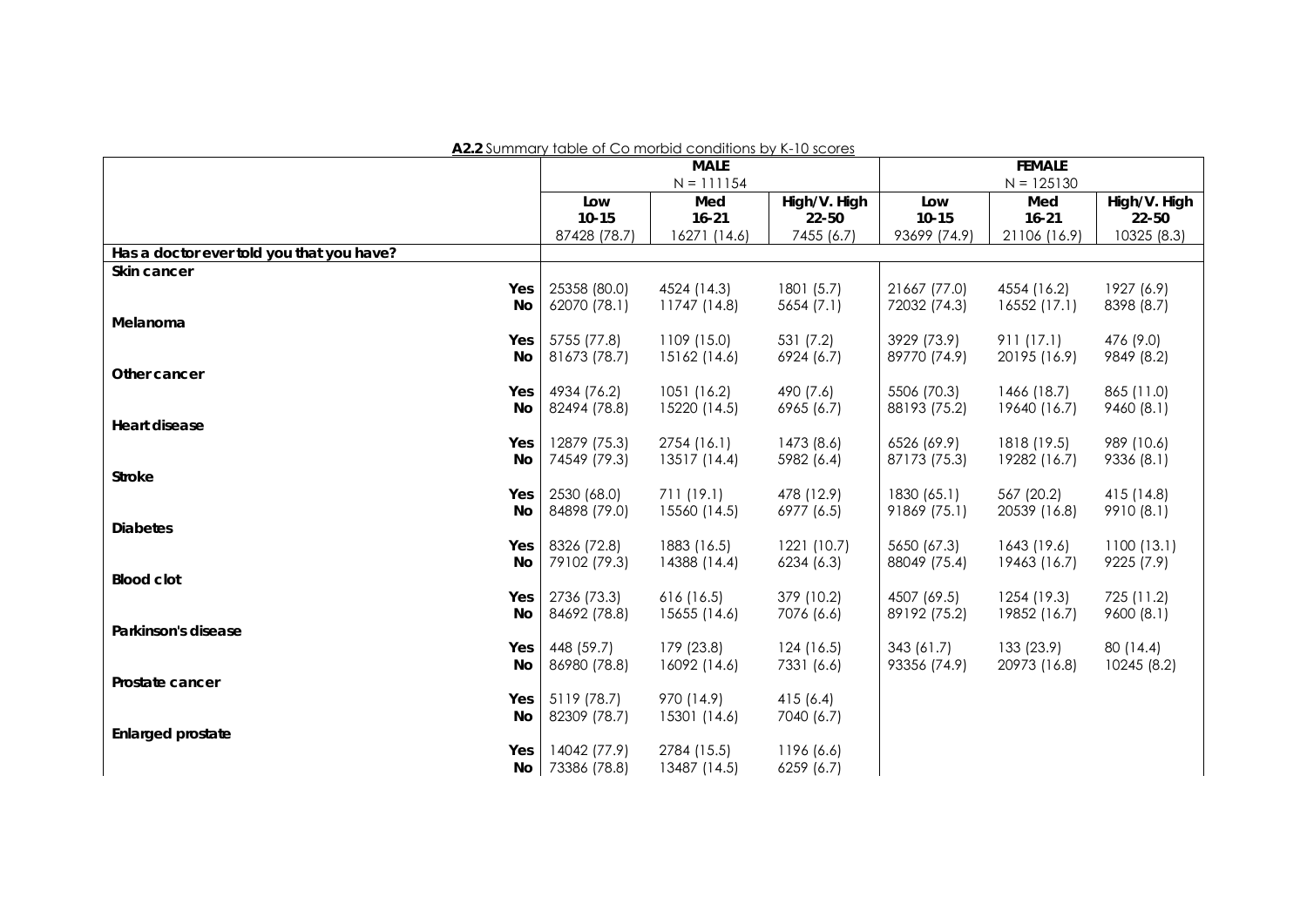| High blood pressure                   |                             |                             |                          |                              |                             |                           |
|---------------------------------------|-----------------------------|-----------------------------|--------------------------|------------------------------|-----------------------------|---------------------------|
| Yes                                   | 32232 (77.1)                | 6348 (15.2)                 | 3204 (7.7)               |                              |                             |                           |
| No<br><b>Breast cancer</b>            | 55196 (79.6)                | 9923 (14.3)                 | 4251 (6.1)               |                              |                             |                           |
| Yes                                   |                             |                             |                          | 5043 (76.8)                  | 1078 (16.4)                 | 444 (6.8)                 |
| No                                    |                             |                             |                          | 88656 (74.8)                 | 20028 (16.9)                | 9881 (8.3)                |
| High blood pressure when pregnant     |                             |                             |                          |                              |                             |                           |
| Yes<br>No                             |                             |                             |                          | 11100(71.5)<br>82599 (75.4)  | 2941 (18.9)<br>18165 (16.6) | 1483 (9.6)<br>8842 (8.1)  |
| High blood pressure when NOT pregnant |                             |                             |                          |                              |                             |                           |
| Yes                                   |                             |                             |                          | 29935 (74.0)                 | 7960 (17.2)                 | 3598 (8.9)                |
| No                                    |                             |                             |                          | 63764 (75.3)                 | 14146 (16.7)                | 6727 (8.0)                |
| Depression or Anxiety <sup>^</sup> ~  |                             |                             |                          |                              |                             |                           |
| Yes<br>No                             | 6367 (46.4)<br>68930 (84.1) | 3967 (28.9)<br>10018 (12.2) | 3400 (24.8)<br>3045(3.7) | 12584 (50.0)<br>68649 (82.3) | 7062 (28.1)<br>11237 (13.5) | 5506 (21.9)<br>3494 (4.2) |
| Missing                               | 12130 (78.6)                | 2286 (14.8)                 | 1010(6.6)                | 12466 (75.1)                 | 2807 (16.9)                 | 1325 (8.0)                |
| Asthma or hayfever <sup>§</sup>       |                             |                             |                          |                              |                             |                           |
| Yes                                   | 1588 (73.1)                 | 420 (19.4)                  | 164(7.6)                 | 2389 (69.1)                  | 703 (20.3)                  | 367 (10.6)                |
| No                                    | 10542 (79.5)                | 1866 (14.1)                 | 846 (6.4)                | 10077 (76.7)                 | 2104 (16.0)                 | 958 (7.3)                 |
| Missing<br>Asthma <sup>^</sup>        | 75298 (78.7)                | 13985 (14.6)                | 6445 (6.7)               | 81233 (74.9)                 | 18299 (16.9)                | 9000 (8.3)                |
| Yes                                   | 6715 (73.2)                 | 1633 (17.8)                 | 825 (9.0)                | 10035 (67.5)                 | 3022 (20.3)                 | 1815 (12.2)               |
| No                                    | 68583 (79.2)                | 12352 (14.3)                | 5520 (6.5)               | 71198 (76.0)                 | 15277 (16.3)                | 7185 (7.7)                |
| Missing                               | 12130 (78.6)                | 2286 (14.8)                 | 1010(6.6)                | 12466 (75.1)                 | 2807 (16.9)                 | 1325 (8.0)                |
| Hayfever <sup>^</sup>                 |                             |                             |                          |                              |                             |                           |
| Yes<br><b>No</b>                      | 8489 (74.8)<br>66809 (79.2) | 1948 (17.2)<br>12037 (14.3) | 911 (8.0)<br>5534 (6.6)  | 14082 (71.2)<br>67151 (75.7) | 3856 (19.5)<br>14443 (16.3) | 1833 (9.3)<br>7167 (8.1)  |
| Missing                               | 12130 (78.6)                | 2286 (14.8)                 | 1010(6.6)                | 12466 (75.1)                 | 2807 (16.9)                 | 1325(8.0)                 |
| None of these                         |                             |                             |                          |                              |                             |                           |
| Yes                                   | 17906 (84.8)                | 2491 (11.8)                 | 715(3.4)                 | 21915 (82.7)                 | 3446 (13.0)                 | 1126(4.3)                 |
| No                                    | 69492 (77.2)                | 13774 (15.3)                | 6736 (7.5)               | 71760 (72.8)                 | 17655 (17.9)                | 9199 (9.3)                |
| Invalid<br>Missing                    | 4 (100)<br>26 (72.2)        | 0<br>6(16.7)                | 0<br>5(11.1)             | 5(83.3)<br>19 (82.8)         | 1(16.7)<br>4(17.4)          | 0<br>0                    |

**§** Question was only asked in version 1

^ Question was only asking in version 2 onwards.

~ Created by collapsing depression and anxiety into one variable.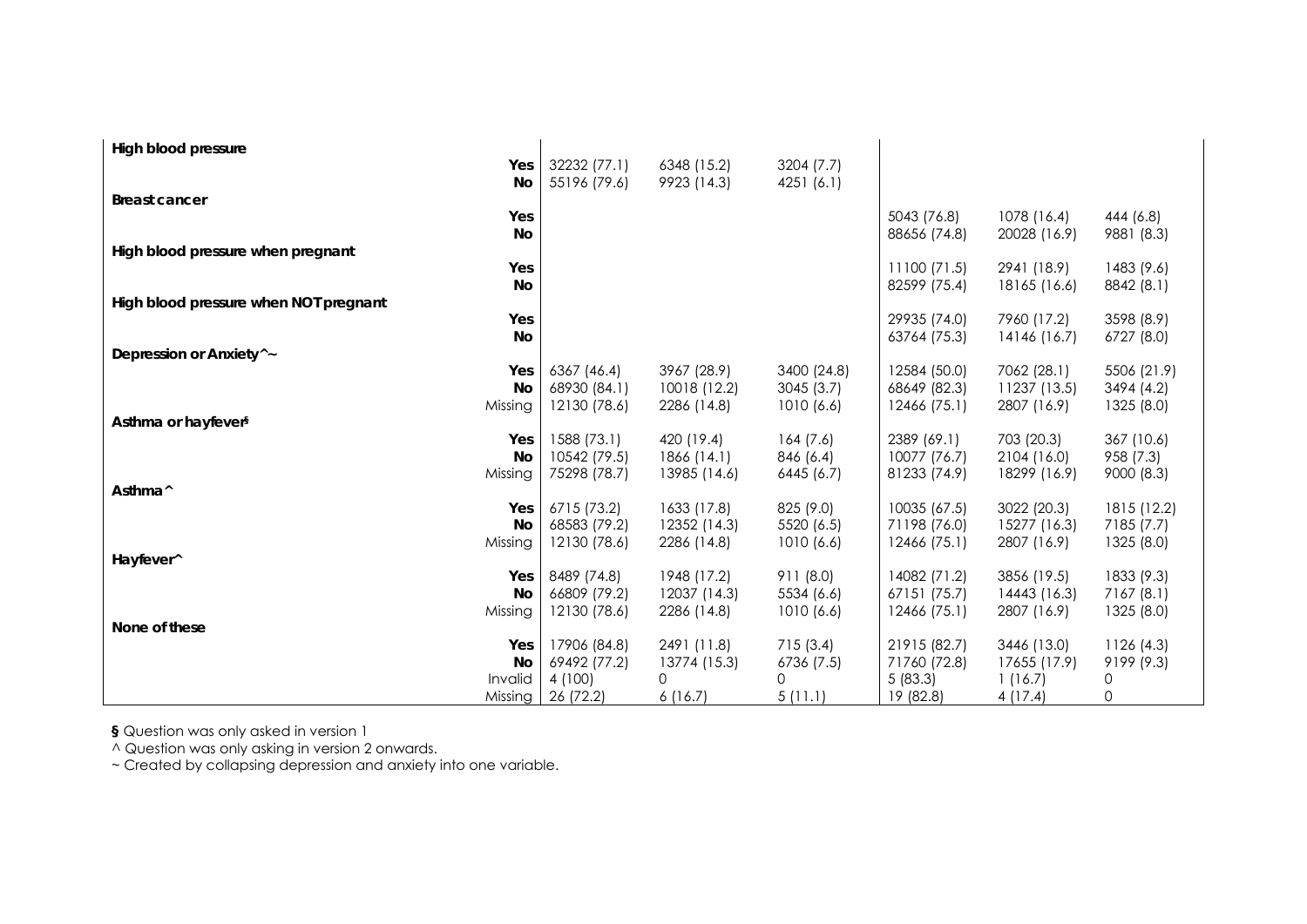#### **MALE** N = 111154 **FEMALE** N = 125130 **Low 10-15** 87428 (78.7) **Med 16-21** 16271 (14.6) **High/V. High 22-50**  7455 (6.7) **Low 10-15**  93699 (74.9) **Med 16-21**  21106 (16.9) **High/V. High 22-50**  10325 (8.3) **In the last month have you been treated for: Cancer Yes** 2563 (72.3) 637 (18.0) 346 (9.8) 1835 (69.5) 542 (20.5) 265 (10.0)  **No** 84865 (78.9) 15634 (14.5) 7109 (6.6) 91864 (75.0) 20564 (16.8) 10060 (8.2) **Heart attack/angina Yes** 2385 (66.1) 712 (19.6) 509 (14.1) 1044 (60.5) 415 (24.1) 266 (15.4) **No. 2008. In the Contract of Contract of Contract of Contract of Contract of Contract of Contract of Contract**  85043 (79.1) 15559 (14.5) 6946 (6.5) 92655 (75.1) 20691 (16.8) 10059 (8.2) **Other heart disease Yes** 2514 (69.1) 686 (18.9) 437 (12.0) 1561 (64.5) 553 (22.8) 307 (12.7)  **No** 84914 (79.0) 15585 (14.5) 7018 (6.5) 92138 (75.1) 20553 (16.8) 10018 (8.2) **High blood pressure Yes** 20520 (76.3) 4149 (15.4) 2226 (8.3) 21069 (73.4) 4959 (17.3) 2669 (9.3)  **No** 66908 (79.4) 12122 (14.4) 5229 (6.2) 72630 (75.3) 16147 (16.7) 7656 (7.9) **High blood cholesterol Yes** 13648 (75.1) 2935 (16.2) 1595 (8.8) 12350 (72.3) 3080 (18.0) 1642 (9.6)  **No** 73780 (79.4) 13336 (14.3) 5860 (6.3) 81349 (75.3) 18026 (16.7) 8683 (8.0) **Blood clotting problems Yes** 1484 (69.1) 382 (17.8) 283 (13.2) 1209 (63.2) 434 (22.7) 271 (14.2)  **No** 85944 (78.8) 15889 (14.6) 7172 (6.6) 92490 (75.1) 20672 (16.8) 10054 (8.2) **Asthma Yes** 2774 (68.6) 788 (19.5) 483 (11.9) 4116 (62.8) 1430 (21.8) 1013 (15.4) **No. 2008. In the Contract of Contract of Contract of Contract of Contract of Contract of Contract of Contract**  84654 (79.0) 15483 (14.5) 6972 (6.5) 89583 (75.6) 19676 (16.6) 9312 (7.9) **Hayfever^ Yes** 277 (66.1) 103 (24.6) 39 (9.3) 481 (62.4) 183 (23.7) 107 (13.9)  **No**11853 (79.0) 2183 (14.6) 971 (6.5) 11985 (75.7) 2624 (16.6) 1218 (7.7)

Missing 75298 (78.7) 13985 (14.6) 6445 (6.7) 81233 (74.9) 18299 (16.9) 9000 (8.3)

#### **A2.3** Summary table of Recent Treatment by K-10 scores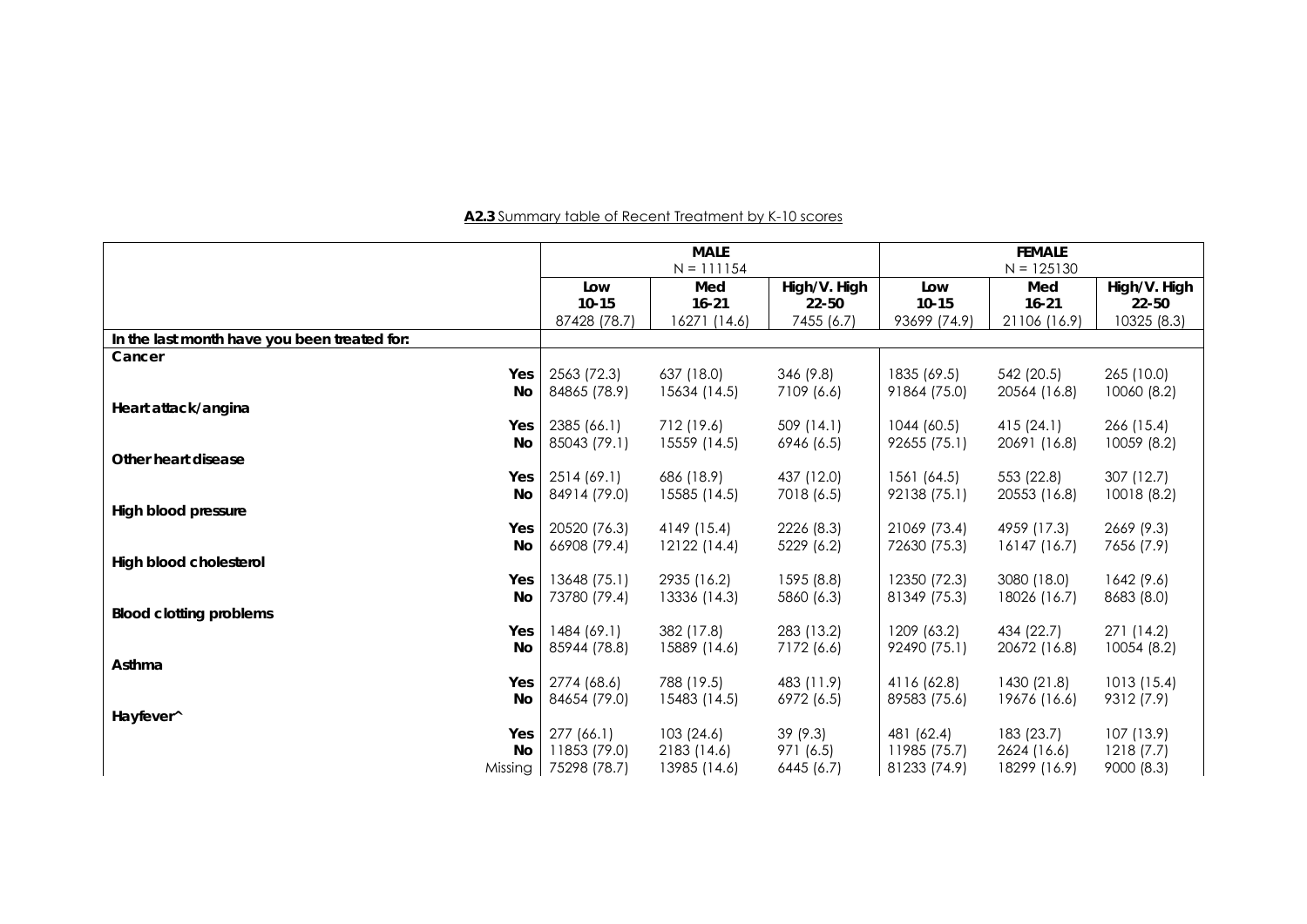| <b>Osteoarthritis</b>            |              |              |             |              |              |             |
|----------------------------------|--------------|--------------|-------------|--------------|--------------|-------------|
| Yes                              | 3664 (66.7)  | 1131 (20.6)  | 701 (12.8)  | 7796 (65.3)  | 2589 (21.7)  | 1554 (13.0) |
| <b>No</b>                        | 83764 (79.3) | 15140 (14.3) | 6754 (6.4)  | 85903 (75.9) | 18517 (16.4) | 8771 (7.8)  |
| <b>Thyroid problems</b>          |              |              |             |              |              |             |
| Yes                              | 12515(71.1)  | 314(18.4)    | 181 (10.6)  | 6659 (69.7)  | 1862 (19.5)  | 1039 (10.9) |
| No                               | 86213 (78.8) | 15957 (14.6) | 7274 (6.7)  | 87040 (75.3) | 19244 (16.7) | 9286 (8.0)  |
| Osteoporosis or low bone density |              |              |             |              |              |             |
| Yes                              | 1579 (69.7)  | 427 (18.9)   | 259 (11.4)  | 7114 (70.8)  | 1925 (19.1)  | 1016(10.1)  |
| No                               | 85849 (78.8) | 15844 (14.6) | 7196 (6.6)  | 86585 (75.2) | 19181 (16.7) | 9309 (8.1)  |
| Depression or Anxiety ~          |              |              |             |              |              |             |
| Yes                              | 2220 (32.2)  | 2062 (29.9)  | 2615 (37.9) | 4453 (36.1)  | 3707 (30.0)  | 4184 (33.9) |
| <b>No</b>                        | 85208 (81.7) | 14209 (13.6) | 4840 (4.6)  | 89246 (79.1) | 17399 (15.4) | 6141(5.4)   |
| None of these                    |              |              |             |              |              |             |
| Yes                              | 43841 (84.0) | 6422 (12.3)  | 1914(3.7)   | 44108 (81.1) | 7779 (14.3)  | 2485 (4.6)  |
| No                               | 43496 (73.9) | 9835 (16.7)  | 5536 (9.4)  | 49509 (70.1) | 13311 (18.8) | 7832 (11.1) |
| Invalid                          | 4 (80.0)     | (20.0)       | 0           | 6(85.7)      | (14.3)       | 0           |
| Missing                          | 87 (82.9)    | 13 (12.4)    | 5(4.8)      | 76 (76.8)    | 15 (15.2)    | 8(8.1)      |

^ Question only asked from version 2 onwards.

~ Version 2 onwards, depression and anxiety were asked as separate questions. To make version 2 align with version 1, depression and anxiety were collapsed.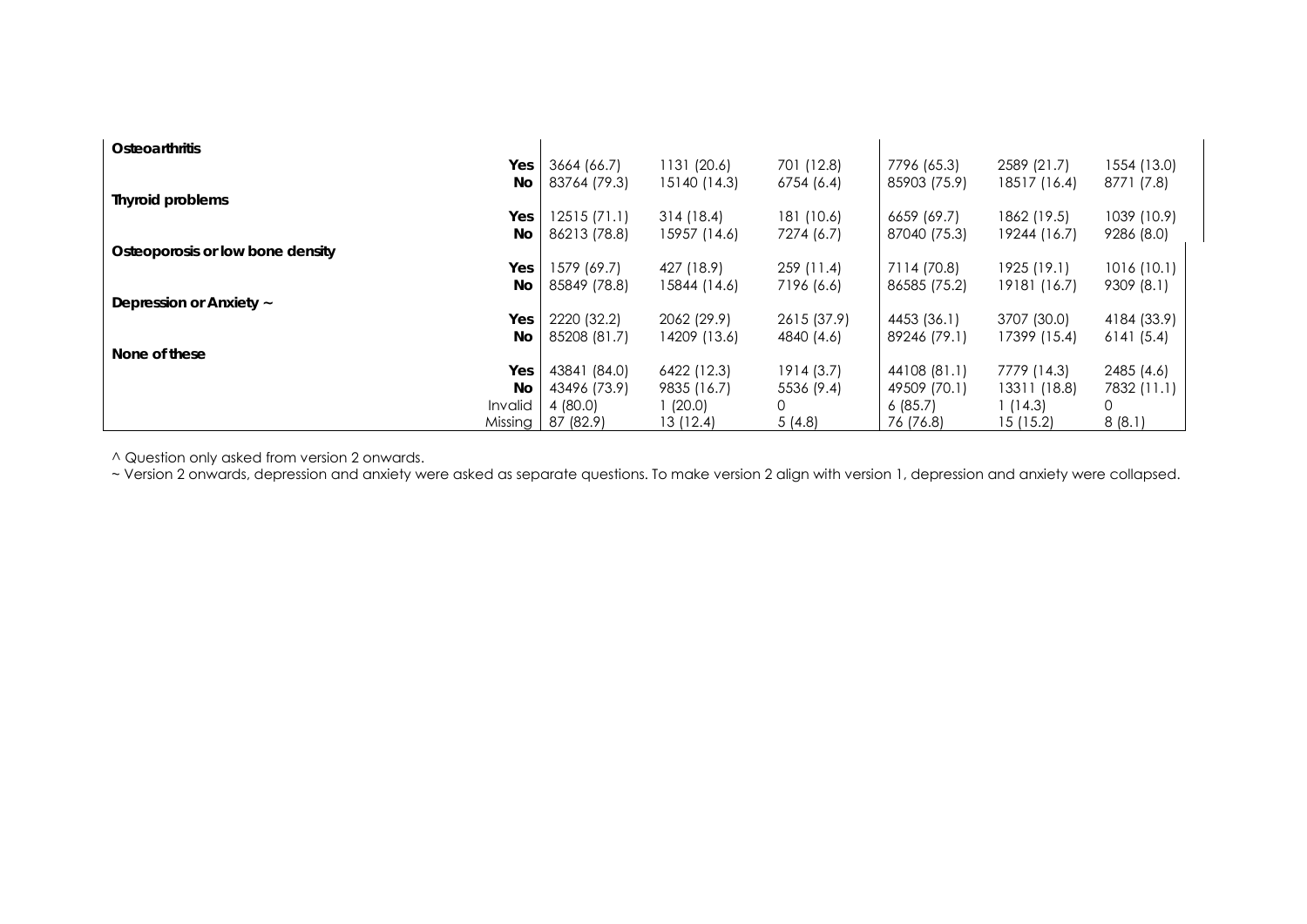|                                        | Male                                         |                                            | Female                                     |                                          |  |
|----------------------------------------|----------------------------------------------|--------------------------------------------|--------------------------------------------|------------------------------------------|--|
|                                        | OR unadjusted ##                             | OR adjusted#* <sup>‡</sup>                 | OR unadjusted ##                           | OR adjusted#***                          |  |
| Age                                    |                                              |                                            |                                            |                                          |  |
| 45-49†                                 |                                              |                                            |                                            |                                          |  |
| $50 - 54$                              | 0.96 (0.87, 1.07)                            |                                            | $0.89$ (0.83, 0.97)                        |                                          |  |
| 55-59                                  | $0.87$ (0.78, 0.96)                          |                                            | $0.74$ (0.68, 0.80)                        |                                          |  |
| 60-64                                  | $0.70$ (0.62, 0.78)                          |                                            | $0.57$ (0.52, 0.62)                        |                                          |  |
| 65-69                                  | $0.52$ (0.46, 0.59)                          |                                            | $0.41$ (0.37, 0.46)                        |                                          |  |
| 70-74                                  | $0.48$ (0.42, 0.55)                          |                                            | $0.38$ (0.33, 0.44)                        |                                          |  |
| 75-79                                  | $0.47$ (0.40, 0.55)                          |                                            | $0.45$ (0.38, 0.52)                        |                                          |  |
| 80-84                                  | $0.51$ (0.44, 0.60)                          |                                            | $0.53$ (0.45, 0.61)                        |                                          |  |
| $85+$                                  | $0.67$ (0.53, 0.84)                          |                                            | $0.83$ (0.70, 0.98)                        |                                          |  |
| ARIA+                                  |                                              |                                            |                                            |                                          |  |
| Major Cityt                            |                                              |                                            |                                            |                                          |  |
| Inner regional                         | $1.05$ (0.98, 1.12)                          | $1.04$ (0.97, 1.11)                        | $0.97$ $(0.91, 1.03)$                      | $0.95$ (0.90, 1.01)                      |  |
| Outer regional                         | $1.06$ (0.97, 1.16)                          | $1.04$ (0.96, 1.14)                        | $0.94$ (0.88, 1.02)                        | $0.93$ $(0.86, 1.00)$                    |  |
| Remote/very remote                     | 1.27 (1.03, 1.56)                            | $1.20$ (0.97, 1.48)                        | 1.11 (0.92, 1.33)                          | $1.05$ (0.88, 1.26)                      |  |
| Income                                 |                                              |                                            |                                            |                                          |  |
| $=$ >70K $\dagger$                     |                                              |                                            |                                            |                                          |  |
| 0-20K                                  | $3.81$ (3.47, 4.17)                          | 7.14 (6.46, 7.90)                          | 2.75 (2.53, 2.99)                          | 4.66 (4.26, 5.10)                        |  |
| 20-50K                                 | 1.74 (1.58, 1.92)                            | 2.63 (2.39, 2.91)                          | $1.48$ (1.36, 1.62)                        | $1.93$ $(1.77, 2.11)$                    |  |
| 50-70K                                 | $1.38$ $(1.21, 1.56)$                        | 1.59 (1.40, 1.80)                          | 1.23 (1.10, 1.38)                          | 1.37 (1.22, 1.53)                        |  |
| Rather not answer                      | 1.97 (1.76, 2.21)                            | 2.87 (2.56, 3.20)                          | 1.42 (1.30, 1.56)                          | 1.97 (1.79, 2.16)                        |  |
| <b>Highest Qualification</b>           |                                              |                                            |                                            |                                          |  |
| No School Certificate <sup>+</sup>     |                                              |                                            |                                            |                                          |  |
| <b>School Certificate</b>              | $0.63$ $(0.56, 0.70)$                        | $0.59$ (0.53, 0.66)                        | $0.50$ (0.46, 0.54)                        | $0.46$ (0.42, 0.49)                      |  |
| <b>Higher School Certificate</b>       | $0.53$ (0.47, 0.60)                          | $0.46$ (0.41, 0.52)                        | $0.52$ (0.47, 0.58)                        | $0.44$ (0.39, 0.49)                      |  |
| Trade or Apprenticeship                | $0.53$ (0.48, 0.59)                          | $0.48$ (0.44, 0.54)                        | $0.54$ (0.47, 0.63)                        | $0.48$ (0.42, 0.56)                      |  |
| Certificate/diploma                    | $0.44$ (0.39, 0.49)                          | $0.38$ (0.34, 0.43)                        | $0.49$ (0.45, 0.54)                        | $0.40$ (0.36, 0.43)                      |  |
| University or higher degree            | $0.36$ (0.32, 0.39)                          | $0.30$ (0.27, 0.33)                        | $0.38$ (0.35, 0.42)                        | $0.29$ (0.27, 0.32)                      |  |
| Housing                                |                                              |                                            |                                            |                                          |  |
| House <sup>+</sup>                     |                                              |                                            |                                            |                                          |  |
| Flat/unit/apartment<br>House on a farm | 1.69 (1.55, 1.84)                            | 1.78 (1.63, 1.94)<br>$0.88$ $(0.77, 0.99)$ | $1.37$ (1.26, 1.48)<br>$0.89$ (0.80, 0.98) | 1.50 (1.38, 1.62)<br>$0.85$ (0.76, 0.94) |  |
|                                        | $0.91$ $(0.81, 1.03)$<br>$1.01$ (0.81, 1.27) |                                            | $0.99$ (0.83, 1.18)                        |                                          |  |
| Retirement village/nursing home/hostel |                                              | 1.56 (1.24, 1.96)                          |                                            | 1.71 (1.42, 2.06)<br>2.33 (1.98, 2.74)   |  |
| Mobile/other                           | 2.50 (2.11, 2.96)                            | 2.66 (2.24, 3.16)                          | 2.13 (1.81, 2.50)                          |                                          |  |

**A2.4** Odds Ratios of association between demographic characteristics and high/very high K-10 scores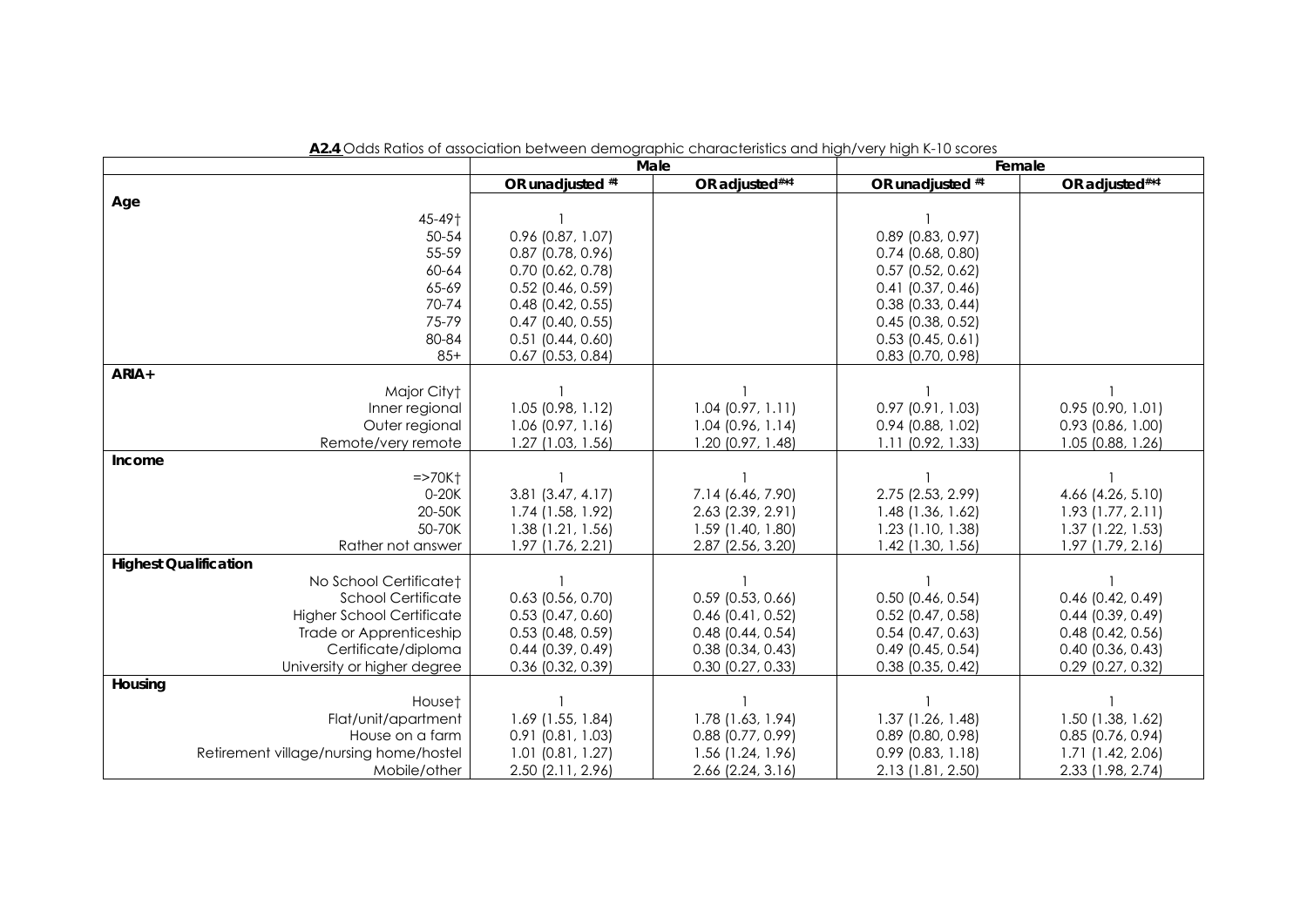| <b>Relationship Status</b>                   |                       |                       |                       |                       |
|----------------------------------------------|-----------------------|-----------------------|-----------------------|-----------------------|
| Married <sup>+</sup>                         |                       |                       |                       |                       |
| Single                                       | 2.61 (2.35, 2.89)     | 2.42 (2.18, 2.68)     | 1.94 (1.76, 2.15)     | 1.90 (1.72, 2.10)     |
| Partner                                      | $1.24$ (1.08, 1.42)   | $1.11$ (0.97, 1.27)   | $1.32$ (1.18, 1.48)   | 1.17(1.04, 1.31)      |
| Widowed                                      | $1.36$ (1.18, 1.58)   | $1.88$ (1.61, 2.20)   | 1.25(1.14, 1.37)      | 1.91(1.73, 2.11)      |
| Divorced                                     | 2.59 (2.33, 2.88)     | 2.54 (2.29, 2.83)     | 1.97 (1.82, 2.14)     | 2.02 (1.86, 2.18)     |
| Separated                                    | 3.23 (2.82, 3.70)     | 3.06 (2.67, 3.52)     | 2.72 (2.42, 3.07)     | 2.55 (2.27, 2.87)     |
| <b>Work Status</b>                           |                       |                       |                       |                       |
| Paid†                                        |                       |                       |                       |                       |
| Retired                                      | $1.08$ (1.01, 1.16)   | 1.89 (1.72, 2.07)     | $0.88$ (0.83, 0.94)   | $1.41$ (1.30, 1.53)   |
| Disabled/sick                                | 11.18 (10.09, 13.39)  | 12.21 (11.00, 13.55)  | 8.84 (8.00, 9.76)     | 9.86 (8.91, 10.91)    |
| Unemployed                                   | $3.99$ $(3.39, 4.69)$ | 4.40 (3.73, 5.18)     | 3.22 (2.82, 3.69)     | $3.62$ (3.16, 4.14)   |
| Home/family                                  | 2.06 (1.44, 2.97)     | 2.40 (1.66, 3.45)     | 1.30(1.17, 1.45)      | $1.48$ (1.33, 1.65)   |
| Other                                        | 2.08 (1.71, 2.53)     | 2.88 (2.36, 3.52)     | 1.66 (1.44, 1.92)     | 2.08 (1.80, 2.41)     |
| <b>Country of Birth</b>                      |                       |                       |                       |                       |
| Australiat                                   |                       |                       |                       |                       |
| New Zealand and Pacific                      | $0.87$ (0.70, 1.09)   | $0.84$ (0.67, 1.05)   | $0.81$ $(0.67, 0.99)$ | $0.78$ (0.64, 0.95)   |
| North-West Europe                            | $0.78$ $(0.71, 0.86)$ | $0.84$ (0.76, 0.93)   | $0.88$ $(0.81, 0.97)$ | $0.93$ $(0.85, 1.01)$ |
| Southern and Eastern Europe                  | 1.84(1.60, 2.11)      | 2.06 (1.79, 2.37)     | 2.39 (2.10, 2.72)     | 2.66 (2.33, 3.03)     |
| North Africa and Middle East                 | $3.74$ (3.08, 4.54)   | $3.75$ (3.08, 4.56)   | 4.30 (3.48, 5.32)     | 4.16 (3.36, 5.15)     |
| South-East Asia                              | $1.47$ (1.16, 1.86)   | 1.39 (1.09, 1.75)     | $1.48$ (1.23, 1.78)   | $1.37$ (1.14, 1.65)   |
| North-East Asia                              | $1.66$ (1.32, 2.10)   | $1.61$ (1.27, 2.03)   | 1.70 (1.40, 2.07)     | $1.58$ (1.31, 1.93)   |
| Southern and Central Asia                    | 1.27(0.94, 1.72)      | $1.22$ (0.90, 1.65)   | $1.22$ (0.86, 1.72)   | $1.22$ (0.86, 1.72)   |
| Americas                                     | $0.94$ $(0.69, 1.27)$ | $0.91$ $(0.67, 1.23)$ | $1.17$ (0.93, 1.47)   | $1.12$ (0.89, 1.41)   |
| Sub-Saharan Africa                           | $0.64$ (0.43, 0.96)   | $0.61$ $(0.41, 0.92)$ | 0.97 (0.72, 1.32)     | $0.92$ (0.67, 1.24)   |
| Language at home                             |                       |                       |                       |                       |
| English <sup>+</sup>                         |                       |                       |                       |                       |
| Other                                        | 1.93 (1.77, 2.10)     | 1.91 (1.76, 2.08)     | 1.94 (1.80, 2.10)     | 1.90 (1.76, 2.06)     |
| Regular Assistance due to illness/disability |                       |                       |                       |                       |
| Not                                          |                       |                       |                       |                       |
| Yes                                          | 7.83 (7.18, 8.55)     | 9.69 (8.85, 10.62)    | 5.22 (4.83, 5.64)     | 7.08 (6.52, 7.70)     |

# Odds ratio of being depressed (K10 score ≥ 22). Fitted using a logistic regression.

\* Adjusted for age

† Reference category

‡ Confidence intervals set at 99%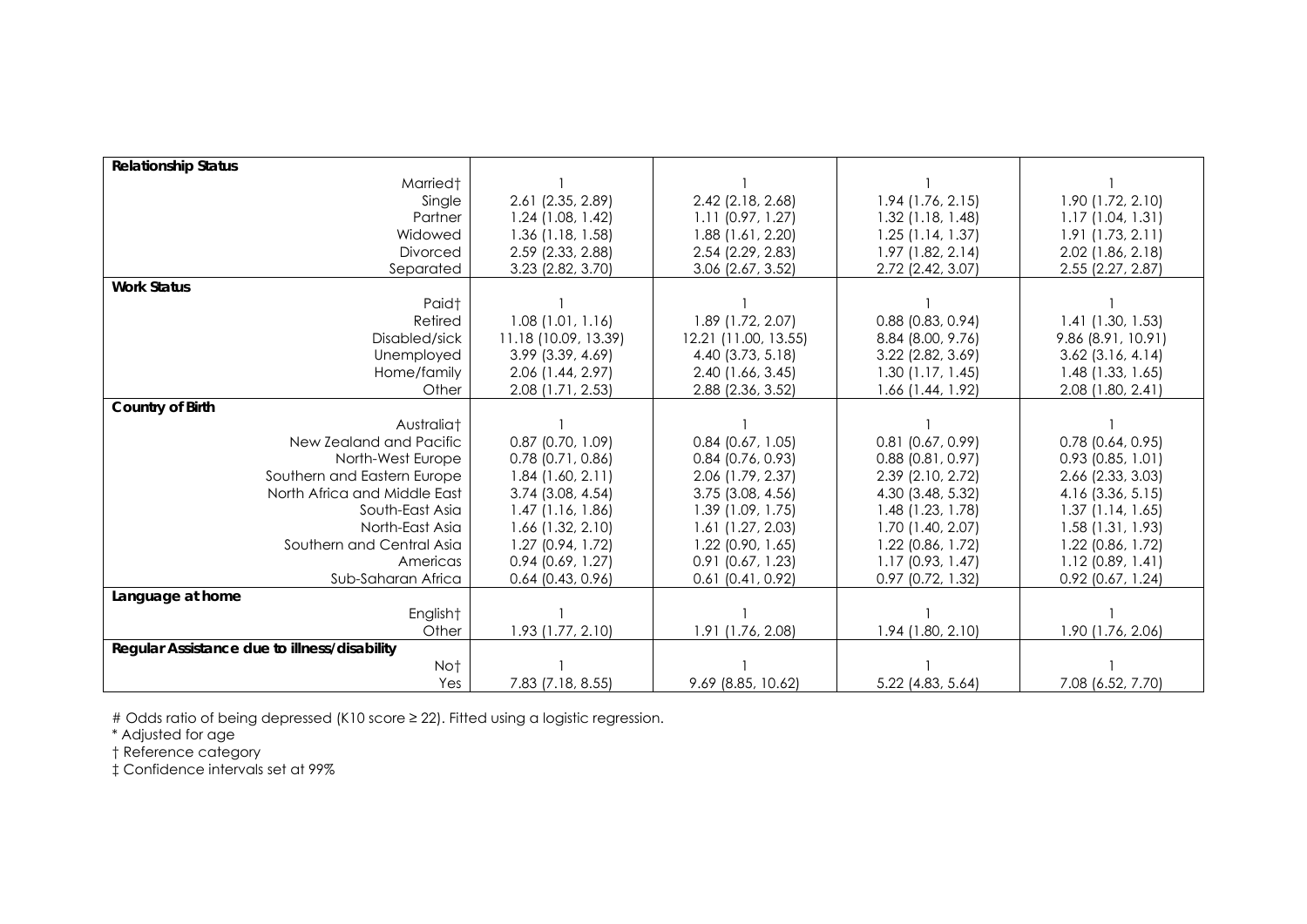|                                   |                       |                     | Ever been diagnosed |                     |                            |                     |
|-----------------------------------|-----------------------|---------------------|---------------------|---------------------|----------------------------|---------------------|
|                                   |                       | Male                |                     |                     | Female                     |                     |
|                                   | OR unadjusted ##      | OR adjusted#***     | OR adjusted#11      | OR unadjusted ##    | OR adjusted#* <sup>‡</sup> | OR adjusted#11#     |
| Skin cancer                       |                       |                     |                     |                     |                            |                     |
| No†                               |                       |                     |                     |                     |                            |                     |
| Yes                               | $0.79$ (0.74, 0.85)   | $0.88$ (0.81, 0.94) | $1.02$ (0.94, 1.10) | $0.77$ (0.72, 0.83) | $0.85$ (0.79, 0.91)        | 0.97 (0.90, 1.04)   |
| Melanoma                          |                       |                     |                     |                     |                            |                     |
| Not                               |                       |                     |                     |                     |                            |                     |
| Yes                               | $1.09$ (0.97, 1.23)   | $1.22$ (1.08, 1.37) | $1.25$ (1.10, 1.42) | 1.10(0.97, 1.24)    | 1.18 (1.04, 1.33)          | 1.19 (1.04, 1.36)   |
| Other cancer                      |                       |                     |                     |                     |                            |                     |
| No†                               |                       |                     |                     |                     |                            |                     |
| Yes                               | 1.15(1.01, 1.30)      | $1.33$ (1.17, 1.51) | $1.24$ (1.08, 1.41) | $1.41$ (1.28, 1.55) | $1.52$ (1.38, 1.68)        | 1.39 (1.26, 1.55)   |
| <b>Heart disease</b>              |                       |                     |                     |                     |                            |                     |
| No†                               |                       |                     |                     |                     |                            |                     |
| Yes                               | 1.39 (1.28, 1.50)     | 1.78 (1.64, 1.93)   | $1.69$ (1.55, 1.85) | $1.37$ (1.25, 1.49) | 1.78 (1.62, 1.95)          | $1.64$ (1.49, 1.81) |
| Stroke                            |                       |                     |                     |                     |                            |                     |
| Not                               |                       |                     |                     |                     |                            |                     |
| Yes                               | 2.12 (1.86, 2.41)     | $2.74$ (2.40, 3.13) | $2.21$ (1.91, 2.55) | $1.98$ (1.73, 2.28) | 2.60 (2.25, 2.99)          | 2.29 (1.96, 2.66)   |
| <b>Diabetes</b>                   |                       |                     |                     |                     |                            |                     |
| Not                               |                       |                     |                     |                     |                            |                     |
| Yes                               | 1.79 (1.65, 1.95)     | 2.02 (1.86, 2.20)   | $1.63$ (1.48, 1.78) | $1.75$ (1.60, 1.91) | $1.98$ (1.81, 2.16)        | $1.62$ (1.47, 1.78) |
| <b>Blood clot</b>                 |                       |                     |                     |                     |                            |                     |
| No†                               |                       |                     |                     |                     |                            |                     |
| Yes                               | $1.60$ (1.39, 1.85)   | $1.83$ (1.59, 2.11) | $1.67$ (1.43, 1.94) | $1.43$ (1.29, 1.59) | $1.62$ (1.46, 1.80)        | $1.55$ (1.38, 1.73) |
| Parkinson's disease<br>No†        |                       |                     |                     |                     |                            |                     |
|                                   |                       |                     | $3.10$ (2.32, 4.14) | 1.86 (1.36, 2.54)   | 2.32 (1.69, 3.18)          |                     |
| Yes<br>Prostate cancer            | 2.74 (2.12, 3.53)     | $3.46$ (2.67, 4.48) |                     |                     |                            | 2.01 (1.42, 2.85)   |
| No†                               |                       |                     |                     |                     |                            |                     |
|                                   | $0.95$ (0.83, 1.08)   | $1.23$ (1.07, 1.41) | $1.24$ (1.07, 1.43) |                     |                            |                     |
| Yes<br><b>High blood pressure</b> |                       |                     |                     |                     |                            |                     |
| Not                               |                       |                     |                     |                     |                            |                     |
| Yes                               | $1.27$ (1.19, 1.35)   | $1.42$ (1.33, 1.51) | $1.35$ (1.26, 1.44) |                     |                            |                     |
| <b>Enlarged prostate</b>          |                       |                     |                     |                     |                            |                     |
| No†                               |                       |                     |                     |                     |                            |                     |
|                                   | $0.98$ $(0.91, 1.07)$ | $1.27$ (1.16, 1.38) | $1.35$ (1.23, 1.48) |                     |                            |                     |
| Yes                               |                       |                     |                     |                     |                            |                     |

| A2.5 Odds Ratios of associations between co morbid conditions and high/very high K-10 scores |                     |
|----------------------------------------------------------------------------------------------|---------------------|
|                                                                                              | Ever heen diagnosed |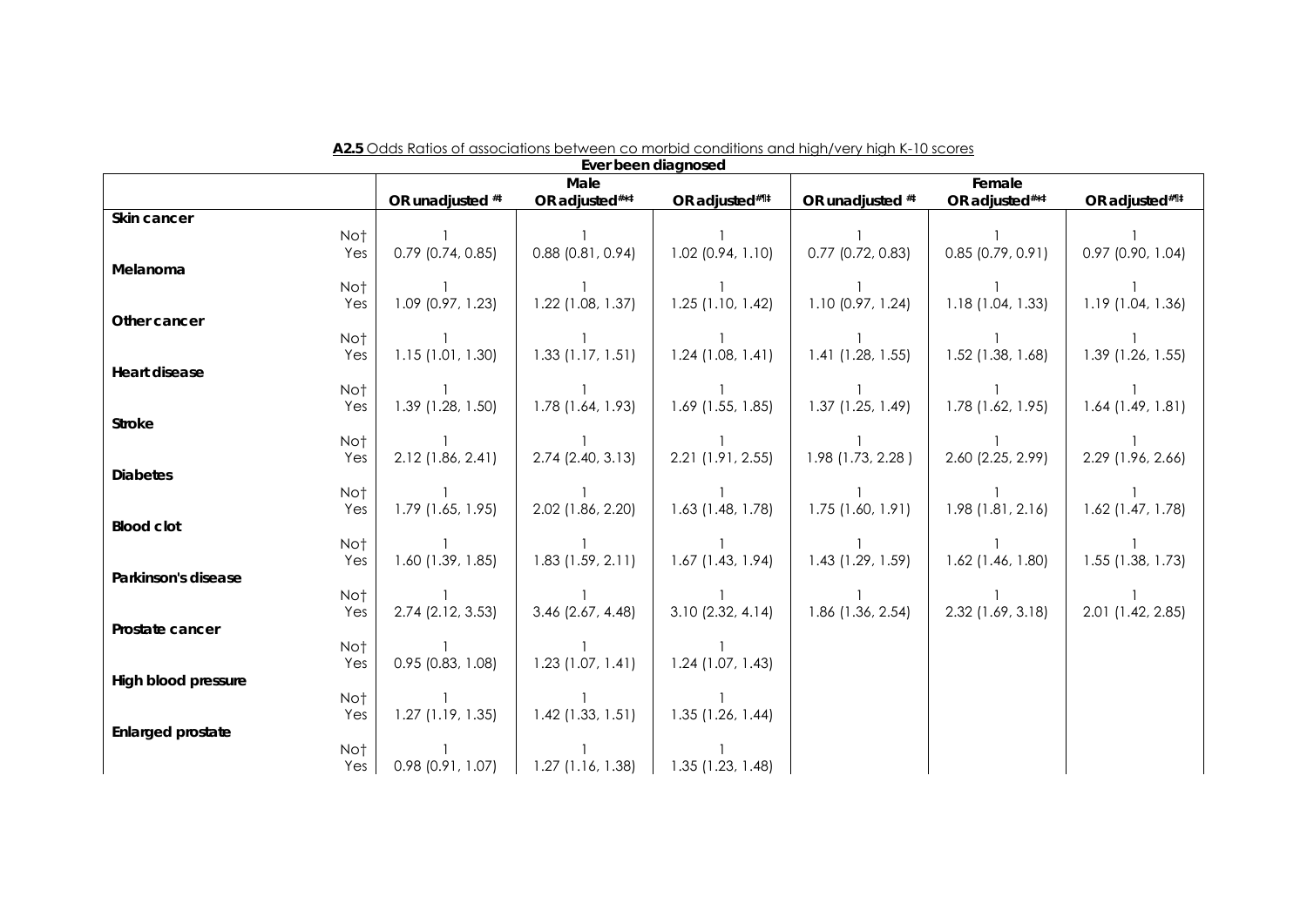| <b>Breast cancer</b>                 |                     |                     |                     |                     |                     |                       |
|--------------------------------------|---------------------|---------------------|---------------------|---------------------|---------------------|-----------------------|
| Not                                  |                     |                     |                     |                     |                     |                       |
| Yes                                  |                     |                     |                     | $0.80$ (0.70, 0.91) | $0.89$ (0.78, 1.01) | $0.88$ $(0.77, 1.01)$ |
| High blood pressure when             |                     |                     |                     |                     |                     |                       |
| pregnant                             |                     |                     |                     |                     |                     |                       |
| Not                                  |                     |                     |                     |                     |                     |                       |
| Yes                                  |                     |                     |                     | $1.20$ (1.12, 1.30) | $1.21$ (1.12, 1.30) | $1.23$ (1.14, 1.33)   |
| High blood pressure when             |                     |                     |                     |                     |                     |                       |
| NOT pregnant                         |                     |                     |                     |                     |                     |                       |
| Not                                  |                     |                     |                     |                     |                     |                       |
| Yes                                  |                     |                     |                     | 1.13(1.07, 1.19)    | 1.34 (1.26, 1.42)   | $1.28$ (1.21, 1.37)   |
| Depression or Anxiety <sup>^</sup> ~ |                     |                     |                     |                     |                     |                       |
| Not                                  |                     |                     |                     |                     |                     |                       |
| Yes                                  | 8.36 (7.80, 8.96)   | $8.05$ (7.51, 8.63) | 7.76 (7.20, 8.37)   | $6.32$ (5.95, 6.70) | $6.10$ (5.75, 6.47) | $6.07$ $(5.69, 6.47)$ |
| Asthma or hayfever <sup>§</sup>      |                     |                     |                     |                     |                     |                       |
| Not                                  |                     |                     |                     |                     |                     |                       |
| Yes                                  | $1.20$ (0.95, 1.50) | $1.17$ (0.93, 1.48) | $1.29$ (1.01, 1.63) | $1.50$ (1.27, 1.77) | $1.47$ (1.24, 1.73) | $1.54$ (1.29, 1.83)   |
| Asthma <sup>^</sup>                  |                     |                     |                     |                     |                     |                       |
| Not                                  |                     |                     |                     |                     |                     |                       |
| Yes                                  | $1.42$ (1.29, 1.57) | $1.40$ (1.26, 1.54) | $1.39$ (1.25, 1.55) | 1.67 (1.56, 1.80)   | $1.65$ (1.54, 1.78) | $1.63$ (1.51, 1.76)   |
| Hayfever^                            |                     |                     |                     |                     |                     |                       |
| Not                                  |                     |                     |                     |                     |                     |                       |
| Yes                                  | $1.24$ (1.13, 1.36) | 1.18(1.07, 1.30)    | $1.33$ (1.20, 1.47) | $1.16$ (1.08, 1.25) | 1.13(1.05, 1.21)    | $1.23$ (1.14, 1.32)   |
| None of these                        |                     |                     |                     |                     |                     |                       |
| Not                                  |                     |                     |                     |                     |                     |                       |
| Yes                                  | $0.44$ (0.40, 0.49) | $0.36$ (0.33, 0.40) | $0.37$ (0.33, 0.41) | $0.44$ (0.40, 0.47) | $0.39$ (0.36, 0.42) | $0.40$ (0.36, 0.43)   |

# Odds ratio of being depressed (K10 score ≥ 22). Fitted using a logistic regression

\* Adjusted for age

¶ Adjusted for age, marital status, education, income and language

† Reference category

‡ Confidence intervals set at 99%

§ Question only asked at version 1

^ Question only asked from version 2 onwards

~ Created by collapsing depression and anxiety into one variable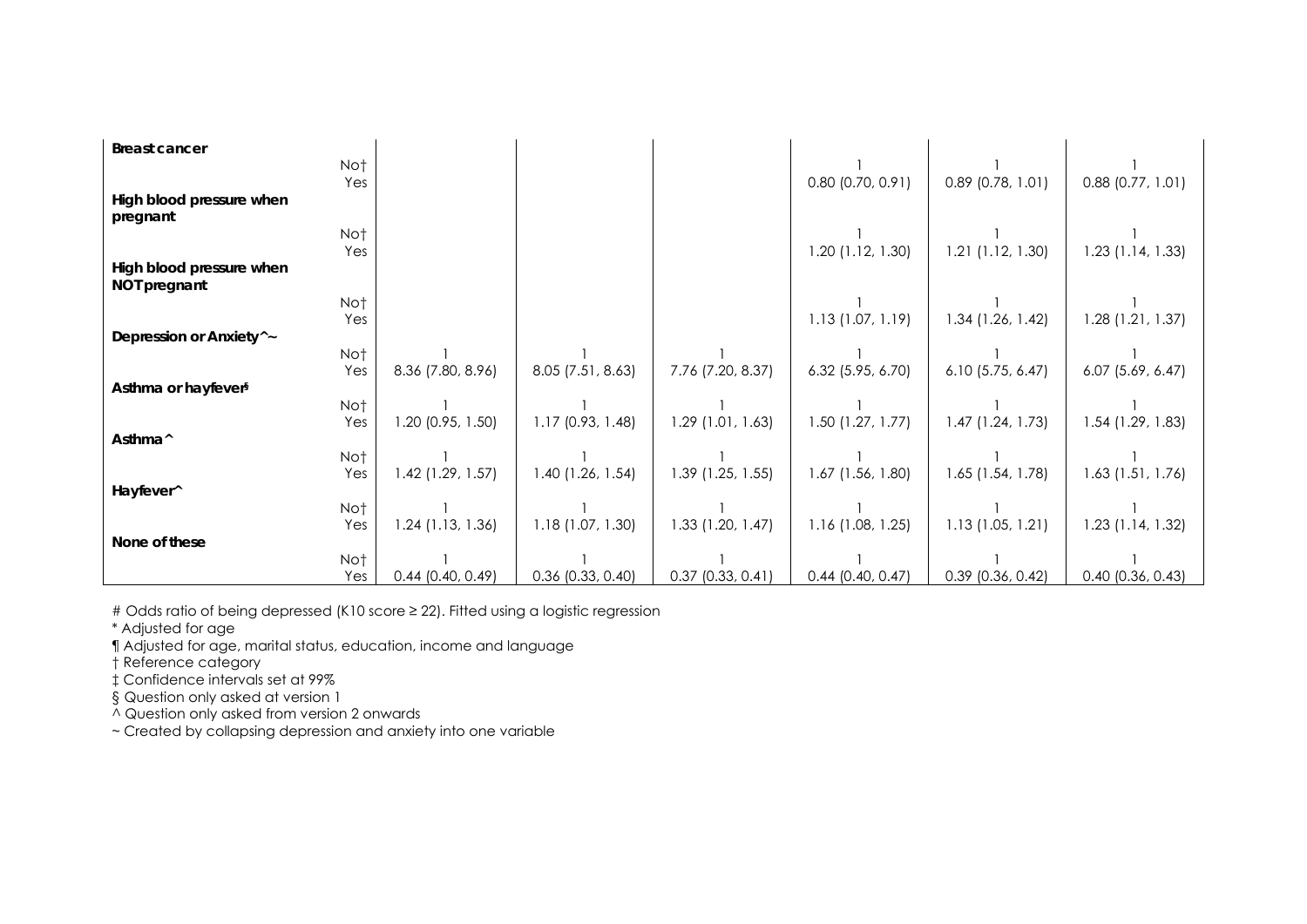| <b>Current Treatment</b>       |                     |                     |                     |                       |                            |                     |  |
|--------------------------------|---------------------|---------------------|---------------------|-----------------------|----------------------------|---------------------|--|
|                                | Male                |                     |                     | Female                |                            |                     |  |
|                                | OR unadjusted ##    | OR adjusted#**      | OR adjusted#11      | OR unadjusted ##      | OR adjusted#* <sup>‡</sup> | OR adjusted#11#     |  |
| Cancer                         |                     |                     |                     |                       |                            |                     |  |
| Not                            |                     |                     |                     |                       |                            |                     |  |
| Yes                            | $1.52$ (1.31, 1.76) | $1.83$ (1.58, 2.13) | 1.68 (1.43, 1.98)   | $1.24$ (1.05, 1.47)   | $1.35$ (1.14, 1.60)        | $1.25$ (1.05, 1.50) |  |
| Heart attack/angina            |                     |                     |                     |                       |                            |                     |  |
| No†                            |                     |                     |                     |                       |                            |                     |  |
| Yes                            | 2.38 (2.10, 2.70)   | $3.02$ (2.65, 3.44) | 2.50 (2.17, 2.88)   | 2.08 (1.75, 2.47)     | 2.83 (2.37, 3.37)          | 2.24 (1.84, 2.73)   |  |
| Other heart disease            |                     |                     |                     |                       |                            |                     |  |
| Not                            |                     |                     |                     |                       |                            |                     |  |
| Yes                            | 1.94 (1.69, 2.22)   | 2.31 (2.02, 2.65)   | 2.17 (1.88, 2.52)   | $1.64$ (1.40, 1.93)   | 2.12 (1.80, 2.49)          | 1.92 (1.62, 2.29)   |  |
| <b>High blood pressure</b>     |                     |                     |                     |                       |                            |                     |  |
| Not                            |                     |                     |                     |                       |                            |                     |  |
| Yes                            | 1.36 (1.27, 1.46)   | $1.54$ (1.44, 1.65) | $1.46$ (1.35, 1.57) | $1.19$ (1.12, 1.27)   | $1.44$ (1.36, 1.54)        | $1.35$ (1.26, 1.44) |  |
| High blood cholesterol         |                     |                     |                     |                       |                            |                     |  |
| Not                            |                     |                     |                     |                       |                            |                     |  |
| Yes                            | $1.42$ (1.32, 1.54) | $1.53$ (1.42, 1.65) | $1.54$ (1.42, 1.66) | $1.22$ (1.13, 1.31)   | $1.42$ (1.32, 1.53)        | $1.33$ (1.23, 1.44) |  |
| <b>Blood clotting problems</b> |                     |                     |                     |                       |                            |                     |  |
| Not                            |                     |                     |                     |                       |                            |                     |  |
| Yes                            | 2.15 (1.82, 2.54)   | 2.60 (2.20, 3.08)   | 2.28 (1.90, 2.73)   | 1.88 (1.59, 2.23)     | 2.26 (1.90, 2.68)          | 1.99 (1.66, 2.39)   |  |
| Asthma                         |                     |                     |                     |                       |                            |                     |  |
| Not                            |                     |                     |                     |                       |                            |                     |  |
| Yes<br>Hayfever^               | 1.93 (1.70, 2.20)   | 2.03 (1.78, 2.31)   | $1.83$ (1.59, 2.10) | 2.14 (1.95, 2.35)     | $2.24$ (2.04, 2.45)        | 2.03 (1.83, 2.24)   |  |
| Not                            |                     |                     |                     |                       |                            |                     |  |
| Yes                            | 1.47 (0.95, 2.29)   | 1.50 (0.96, 2.33)   | 1.81 (1.15, 2.86)   | $1.92$ (1.45, 2.54)   | $1.89$ (1.43, 2.51)        | $1.82$ (1.35, 2.44) |  |
| <b>Osteoarthritis</b>          |                     |                     |                     |                       |                            |                     |  |
| Not                            |                     |                     |                     |                       |                            |                     |  |
| Yes                            | 2.12 (1.90, 2.37)   | 2.53 (2.27, 2.83)   | 2.11 (1.87, 2.37)   | $1.77$ $(1.64, 1.91)$ | $2.23$ (2.06, 2.41)        | $1.95$ (1.80, 2.13) |  |
| <b>Thyroid problems</b>        |                     |                     |                     |                       |                            |                     |  |
| Not                            |                     |                     |                     |                       |                            |                     |  |
| Yes                            | $1.64$ (1.33, 2.01) | $1.81$ (1.47, 2.22) | $1.72$ (1.38, 2.14) | 1.39 (1.28, 1.52)     | $1.50$ (1.37, 1.64)        | $1.43$ (1.30, 1.58) |  |

#### **A2.6** Odds Ratios of associations between current treatment for co morbid conditions and high/very high K-10 scores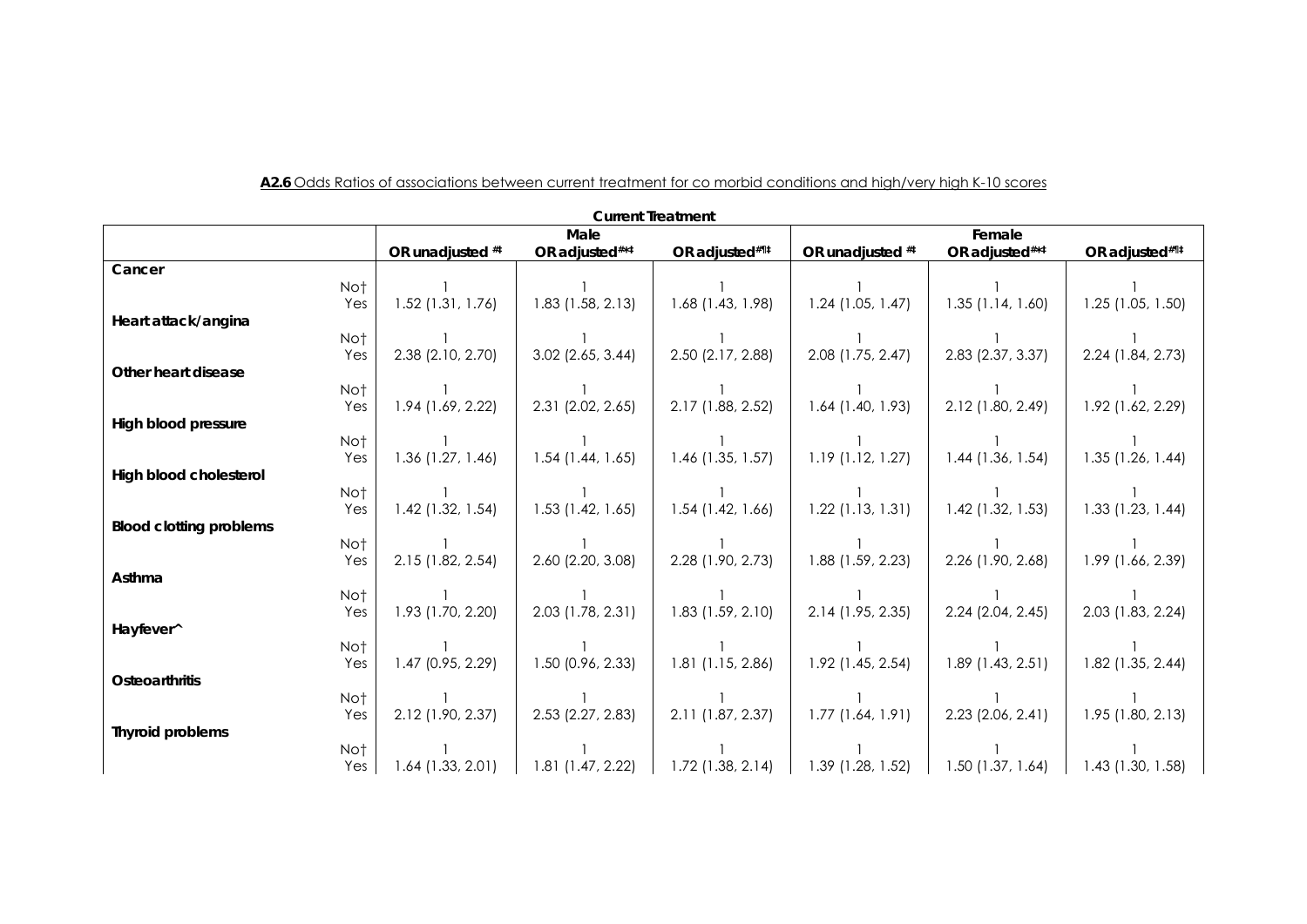| Osteoporosis or low bone density |                     |                       |                     |                     |                       |                     |
|----------------------------------|---------------------|-----------------------|---------------------|---------------------|-----------------------|---------------------|
| Not                              |                     |                       |                     |                     |                       |                     |
| Yes                              | 80 (1.52, 2.14)     | 2.25 (1.89, 2.69)     | 1.90 (1.57, 2.30)   | 1.28 (1.17, 1.40)   | 1.66 (1.51, 1.82)     | 1.54 (1.39, 1.70)   |
| Depression or anxiety            |                     |                       |                     |                     |                       |                     |
| Not                              |                     |                       |                     |                     |                       |                     |
| Yes                              | 12.40 (11.52,       | 12.13 (11.26,         | 10.73 (9.90, 11.63) | 8.85 (8.34, 9.39)   | 8.70 (8.20, 9.24)     | 8.01 (7.51, 8.54)   |
|                                  | 13.35               | 13.07)                |                     |                     |                       |                     |
| None of these                    |                     |                       |                     |                     |                       |                     |
| Not                              |                     |                       |                     |                     |                       |                     |
| Yes                              | $0.37$ (0.35, 0.40) | $0.33$ $(0.31, 0.35)$ | $0.36$ (0.34, 0.39) | $0.39$ (0.36, 0.41) | $0.33$ $(0.31, 0.35)$ | $0.36$ (0.34, 0.39) |

# Odds ratio of being depressed (K10 score ≥ 22). Fitted using a logistic regression

\* Adjusted for age

¶ Adjusted for age, marital status, education, income and language

† Reference category

‡ Confidence intervals set at 99%

§ Question only asked at version 1

^ Question only asked from version 2 onwards

~ Created by collapsing depression and anxiety into one variable